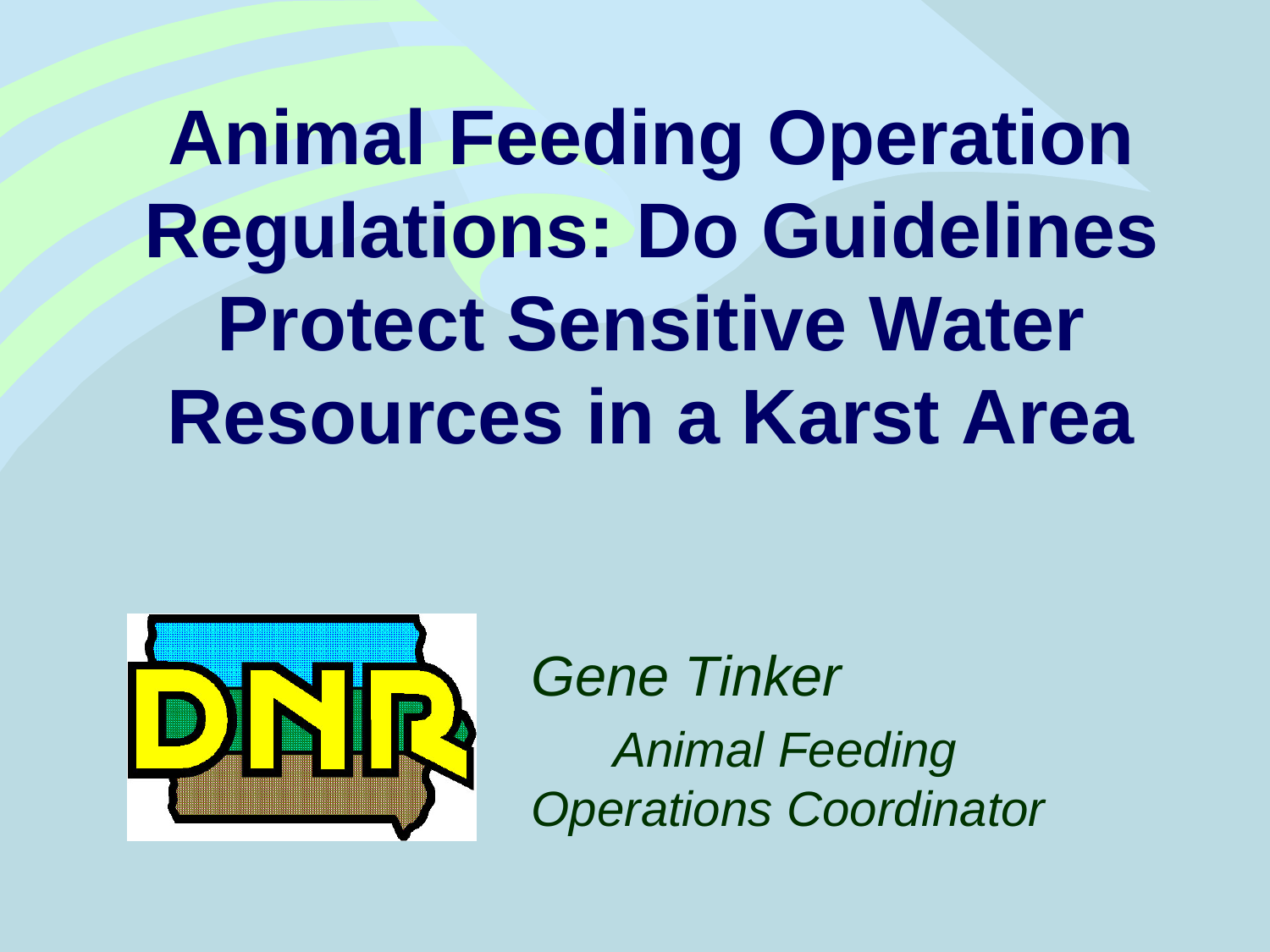## Topics for Discussion

- *Review of Code of Iowa for Water Quality*
- *Review of Iowa Administrative Code (Department Rules) for Water Quality*
- *Review of Monitoring Work*
- *Manure & Nutrient Management Plans*
- *Concerns and/or Questions*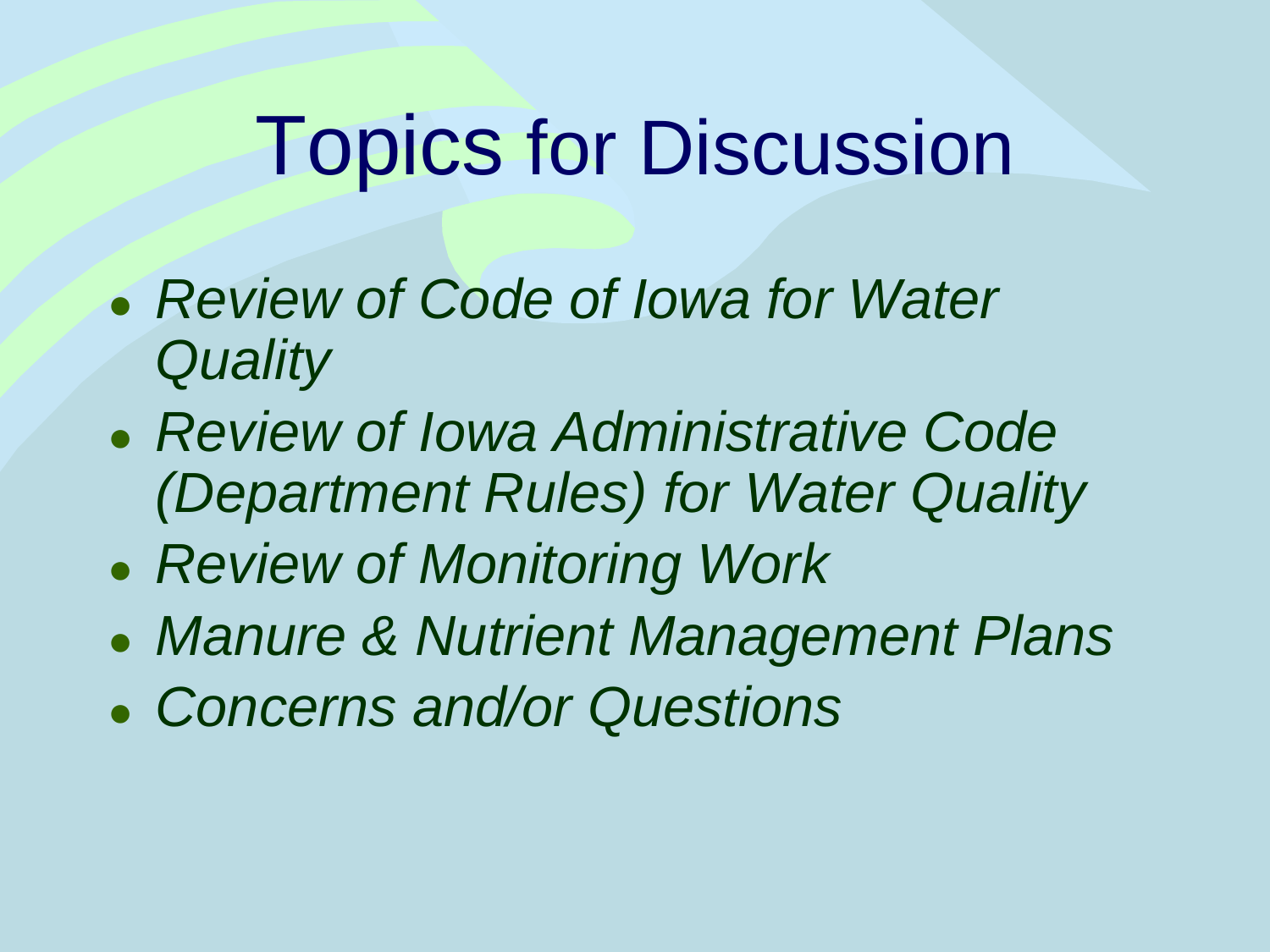- *459.102 Definitions.*
- *As used in this chapter, unless the context otherwise requires:*
- *21. "Designated area" means a known sinkhole, a cistern, an abandoned well, an unplugged agricultural drainage well, an agricultural drainage well surface*  inlet, a drinking water well, a designated wetland, or a *water source.*
- *34. "Karst terrain" means land having karst formations that exhibit surface and subterranean features of a type produced by the dissolution of limestone, dolomite, or other soluble rock and characterized by closed depressions, sinkholes, or caves.*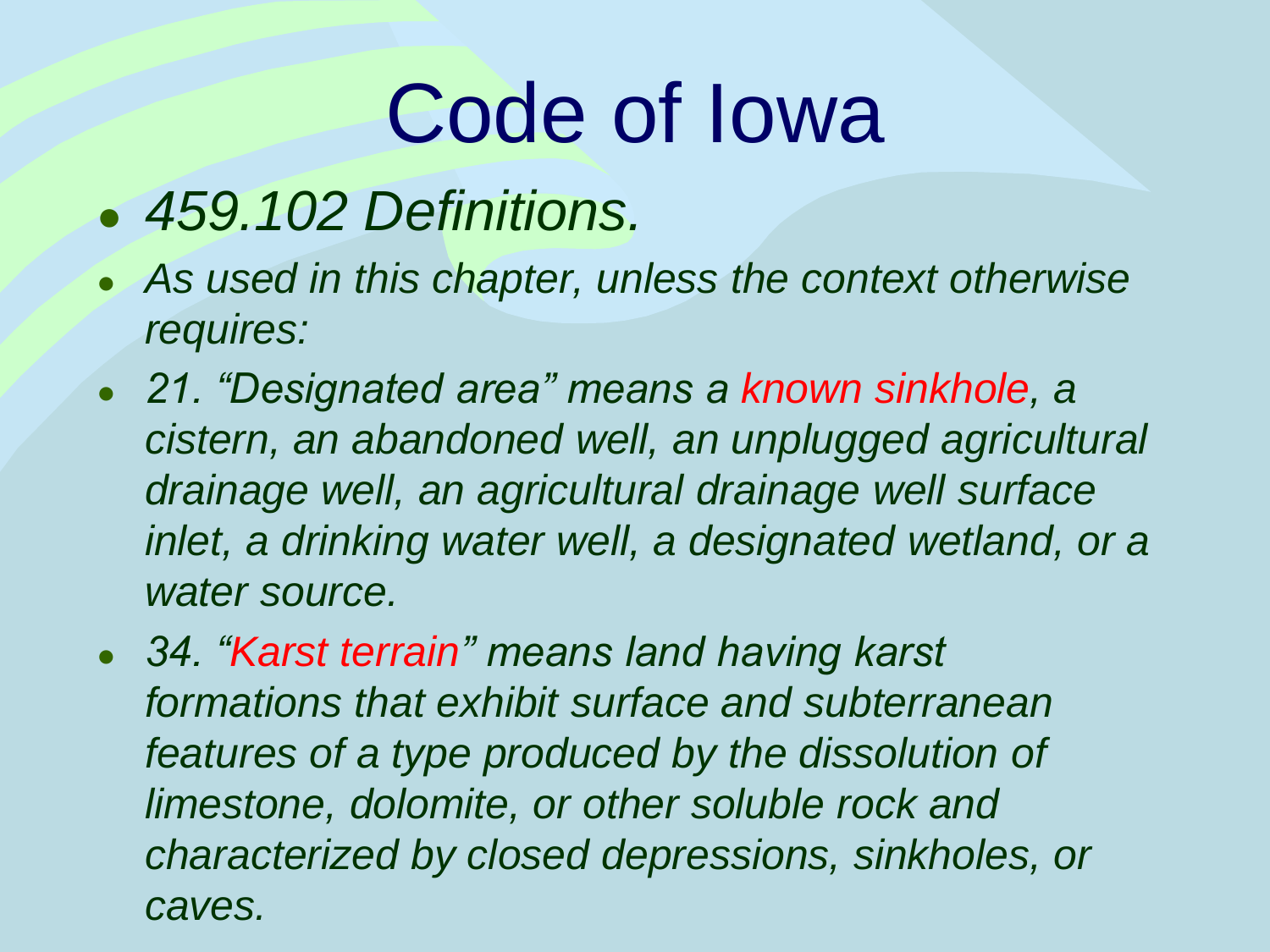- *459.308 Unformed manure storage structures — construction standards — inspections.*
- *3. A person shall not construct an unformed manure storage structure on karst terrain or on an area that drains into a known sinkhole. However, a person may construct an unformed manure storage structure, if there is a twenty-five-foot vertical separation distance between the bottom of the unformed manure storage structure and underlying limestone, dolomite, or other soluble rock.*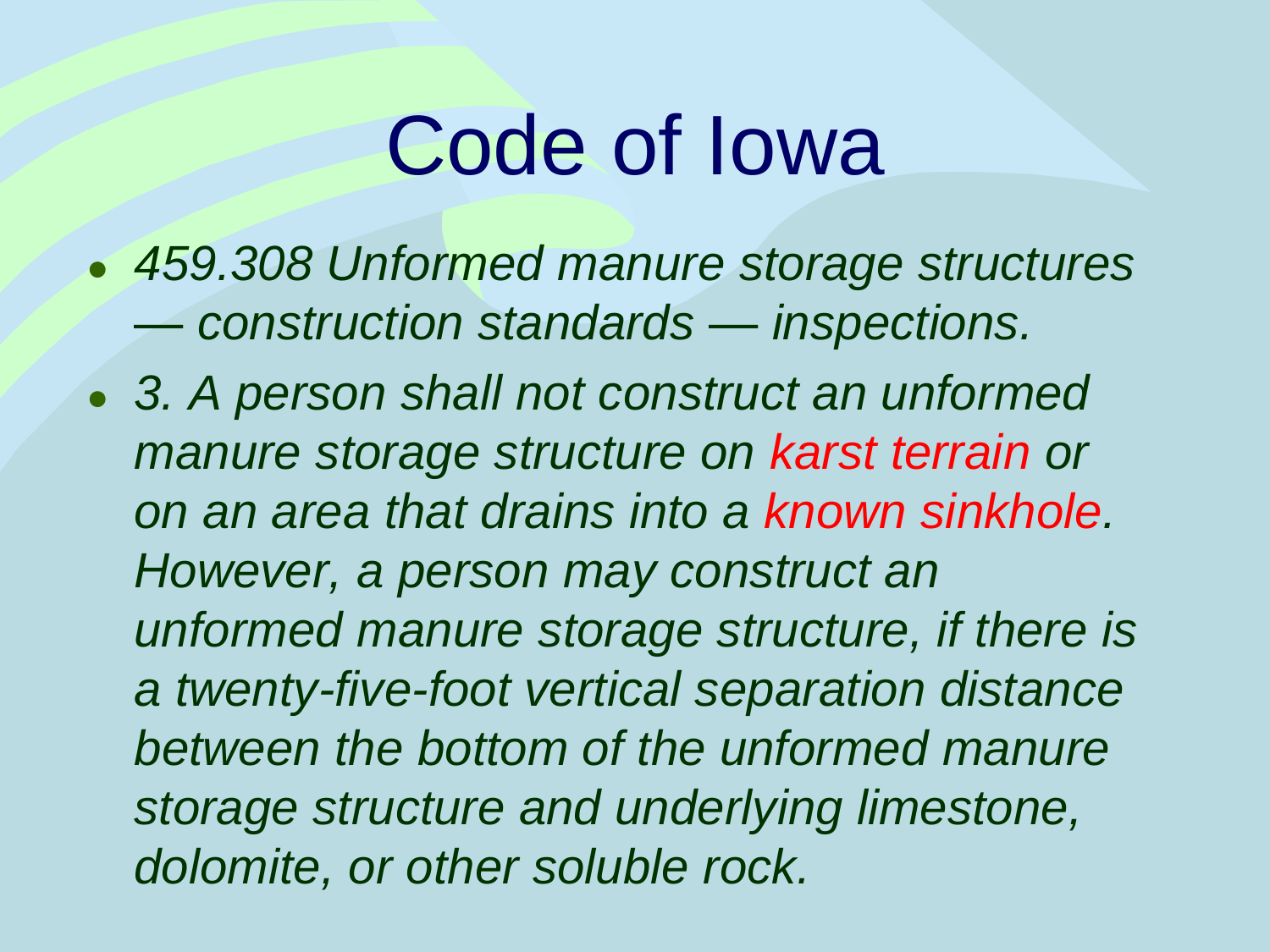- *459.310 Distance requirements.*
- *1. Except as provided in subsections 3 and 4, the following shall apply:* 
	- *a. A confinement feeding operation structure shall not be constructed closer than five hundred feet away from the surface intake of an agricultural drainage well. A confinement feeding operation structure shall not be constructed closer than one thousand feet from a wellhead, cistern of an agricultural drainage well, or known sinkhole.*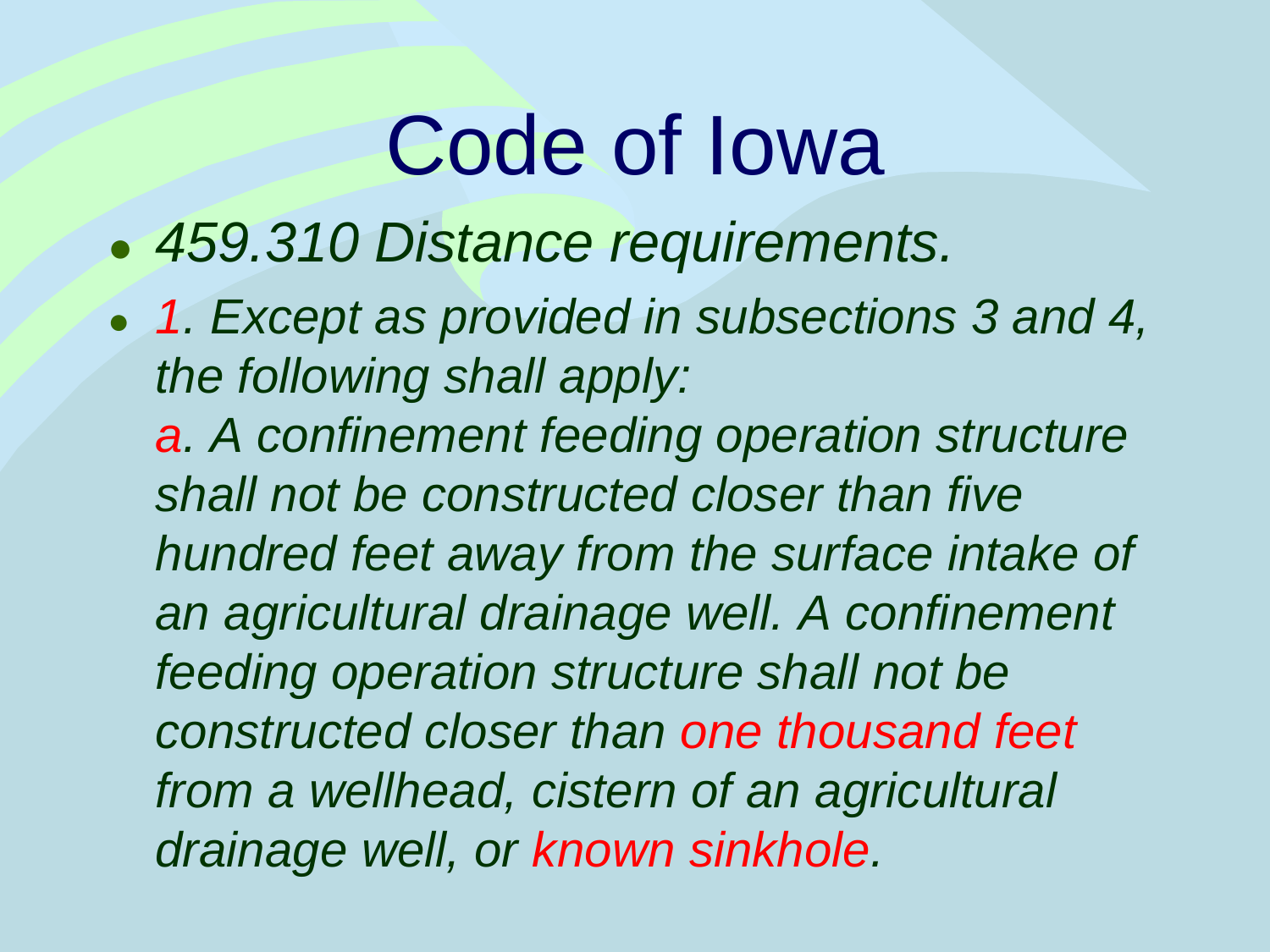- *459.310 Distance requirements.*
- *1. Except as provided in subsections 3 and 4, the following shall apply:* 
	- *b. A confinement feeding operation structure shall not be constructed if the confinement feeding operation structure as constructed is closer than any of the following:*
	- *(1) Five hundred feet away from a water source other than a major water source.*
	- *(2) One thousand feet away from a major water source.*
	- *(3) Two thousand five hundred feet away from a designated wetland.*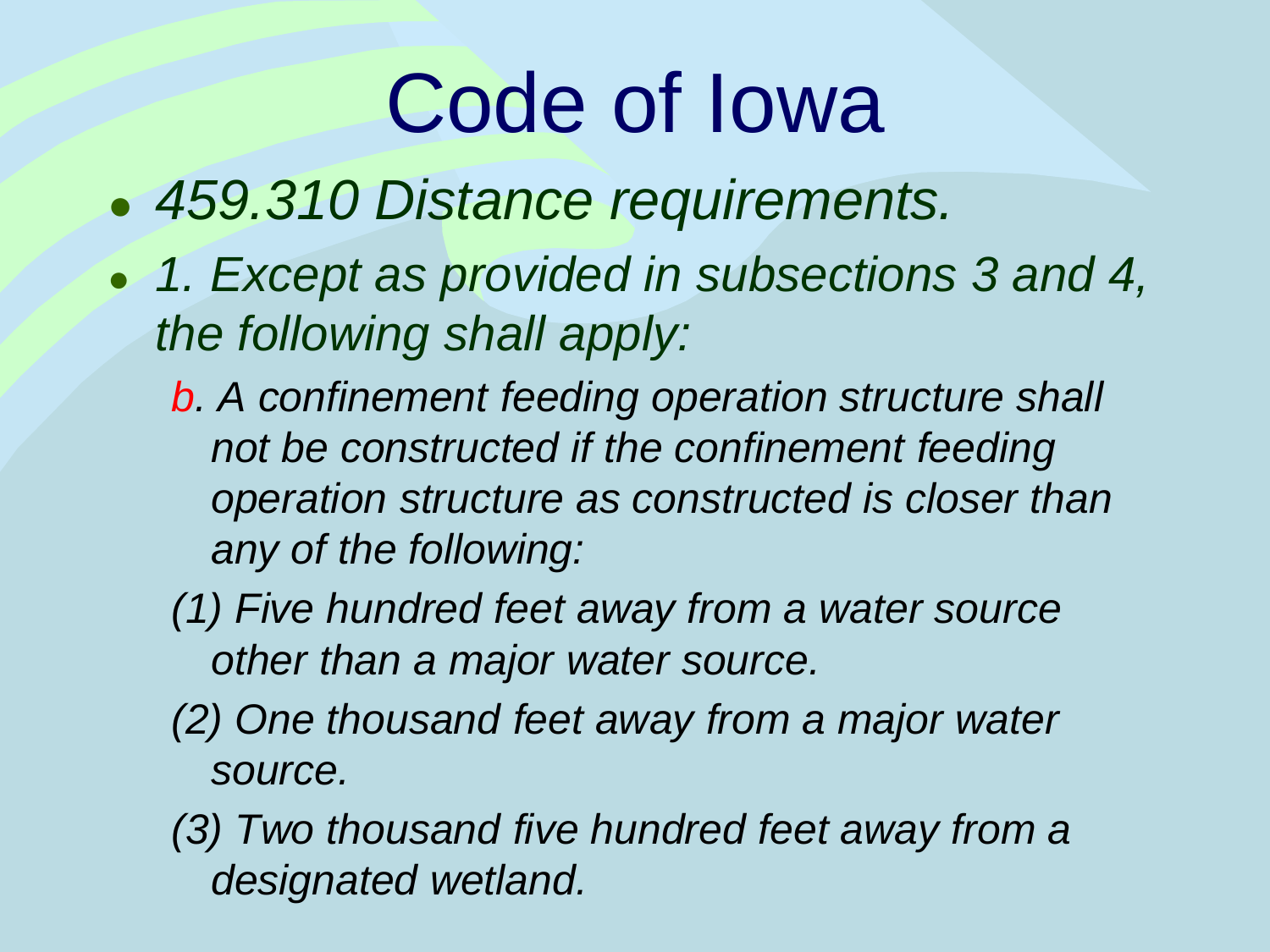- *459.310 Distance requirements.*
- *3. A separation distance required in subsection 1 shall not apply to any of the following:*
- *b. A confinement feeding operation building, an egg washwater storage structure, or a manure storage structure constructed with a secondary containment barrier. The department shall adopt rules providing for the construction and use of a secondary containment barrier, including construction design standards.*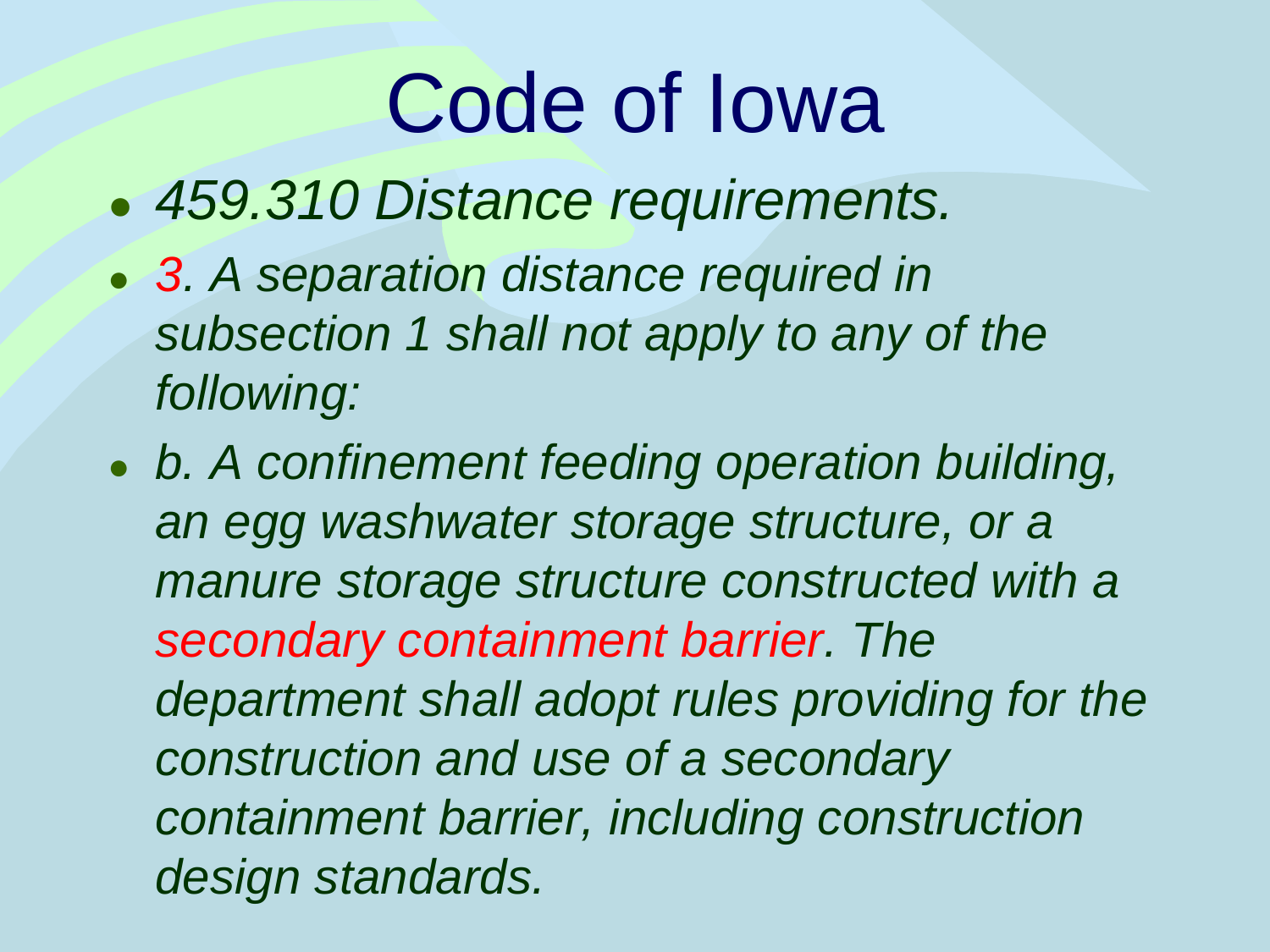- *459.311 Minimum requirements for manure control.*
- *1. A confinement feeding operation shall retain all manure produced by the operation between periods of manure disposal. For purposes of this section, dry manure may be retained by stockpiling as provided in this subchapter. A confinement feeding operation shall not discharge manure directly into water of the state or into a tile line that discharges directly into water of the state.*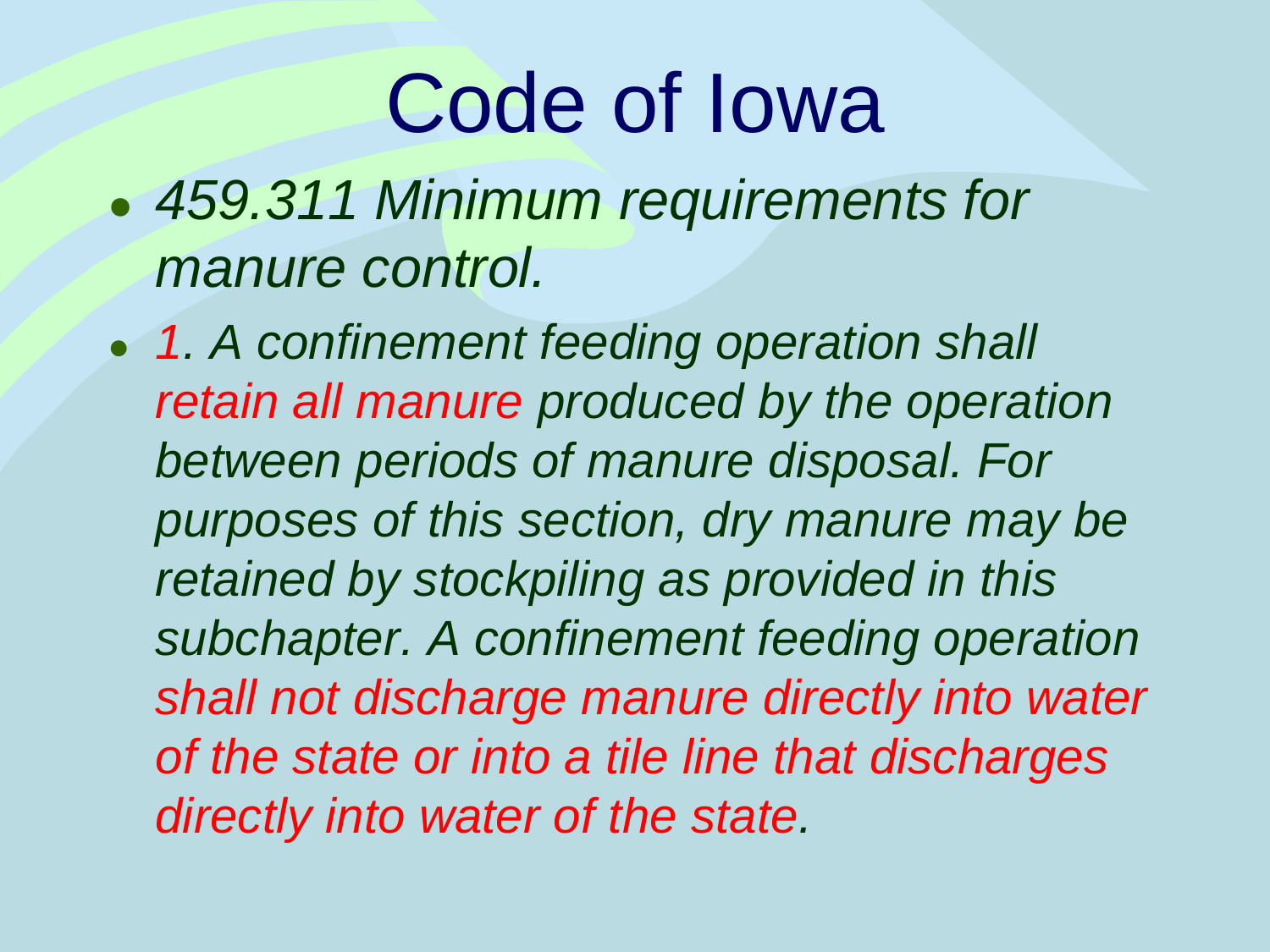- *459.311 Minimum requirements for manure control.*
- *2. Notwithstanding subsection 1, a confinement feeding operation that is a concentrated animal feeding operation as defined in 40 C.F.R. §122.23(b) shall comply with applicable national pollutant discharge elimination system permit requirements as provided in the federal Water Pollution Control Act, 33 U.S.C. ch. 26, as amended, and 40 C.F.R. pts. 122 and 412, pursuant to rules that shall be adopted by the commission.*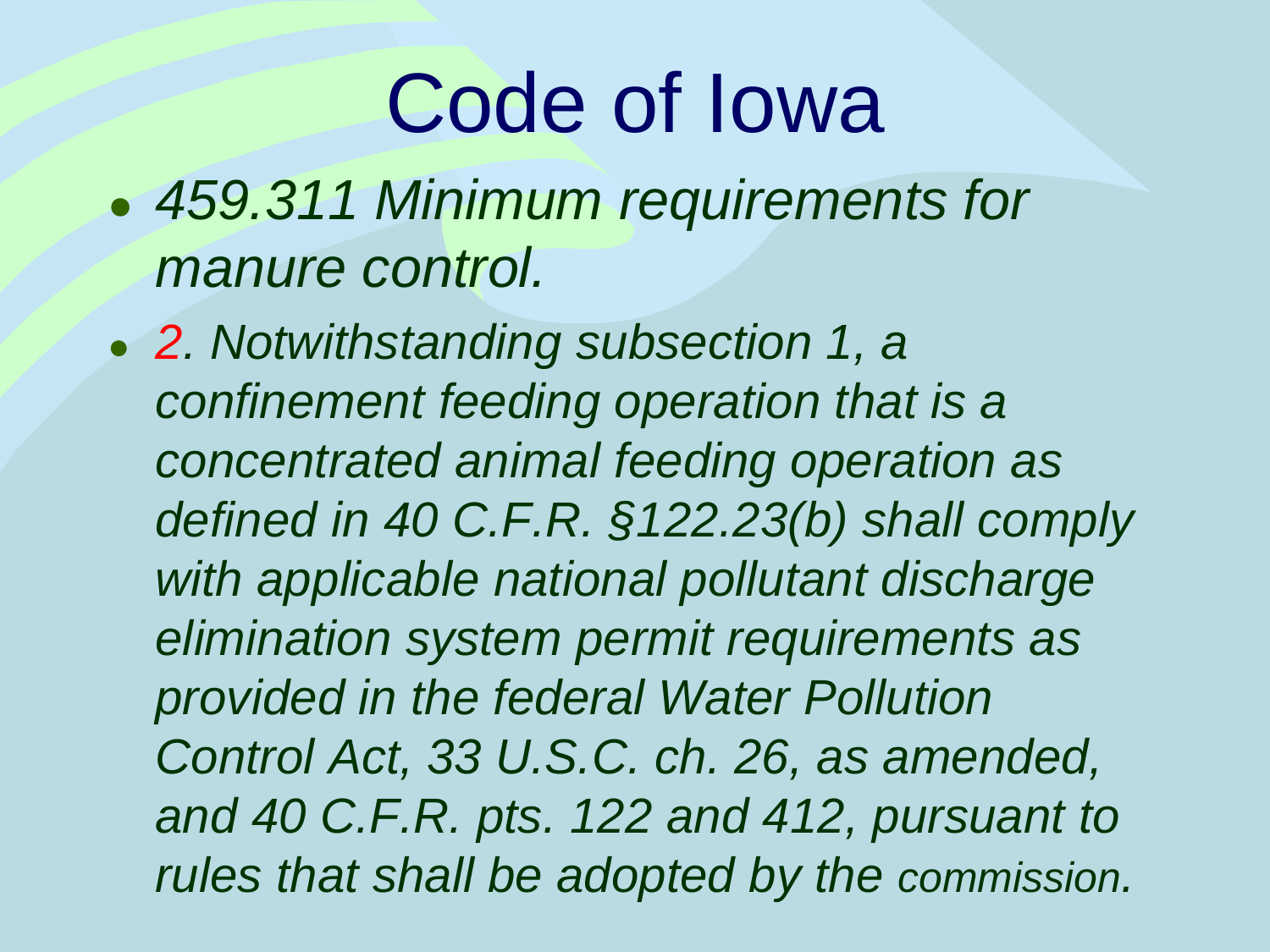- *459.311 Minimum requirements for manure control.*
- *2. (continued) Any rules adopted pursuant to this subsection shall be no more stringent than requirements under the federal Water Pollution Control Act, 33 U.S.C. ch. 26, as amended, and 40 C.F.R. pts. 122 and 412.*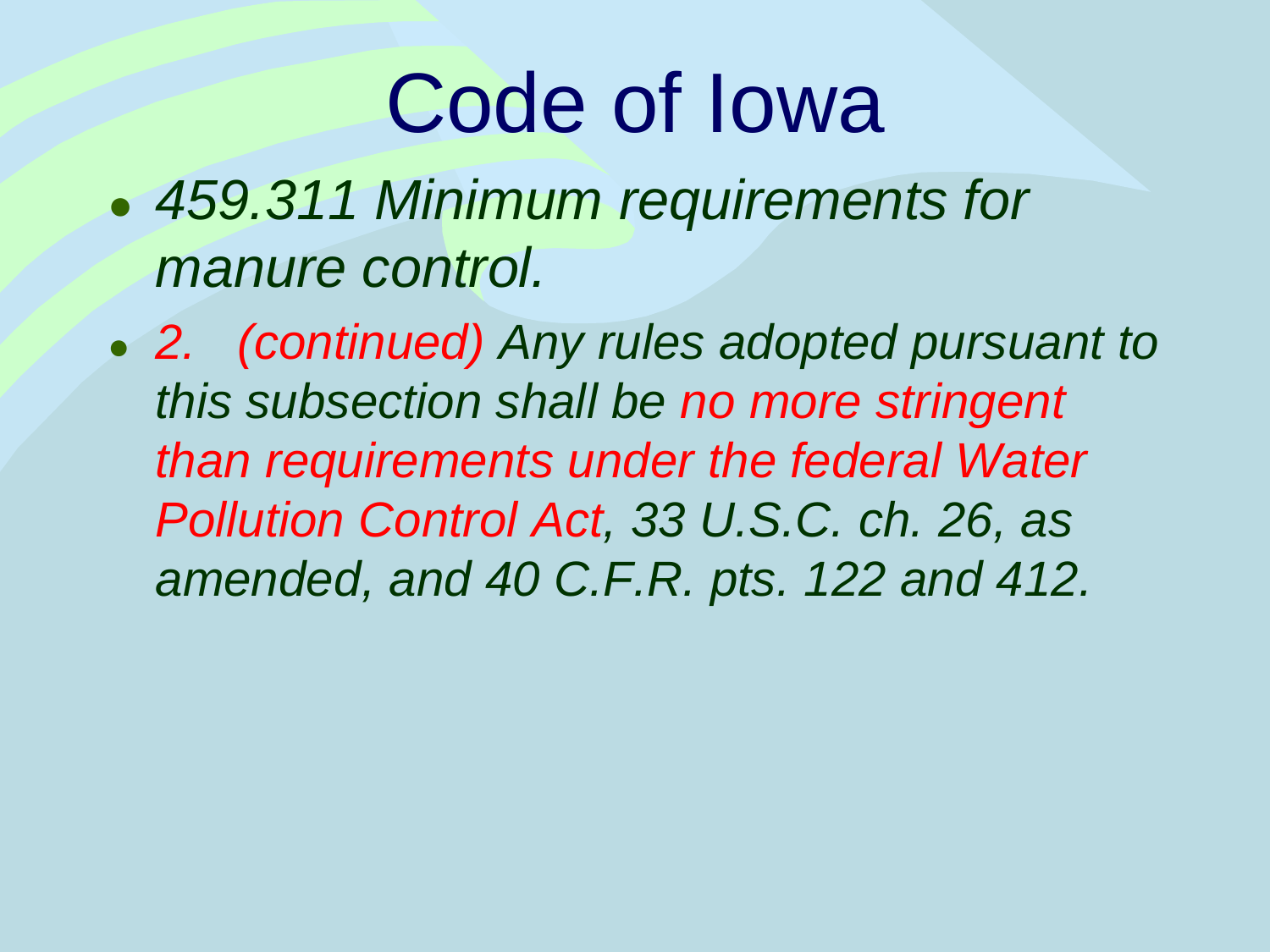- *459.311 Minimum requirements for manure control.*
- *3. Manure from an animal feeding operation shall be disposed of in a manner which will not cause surface water or groundwater pollution. Disposal in accordance with the provisions of state law, including this chapter, rules adopted pursuant to the provisions of state law, including this chapter, guidelines adopted pursuant to this chapter, and section 459.314, shall be deemed as compliance with this requirement.*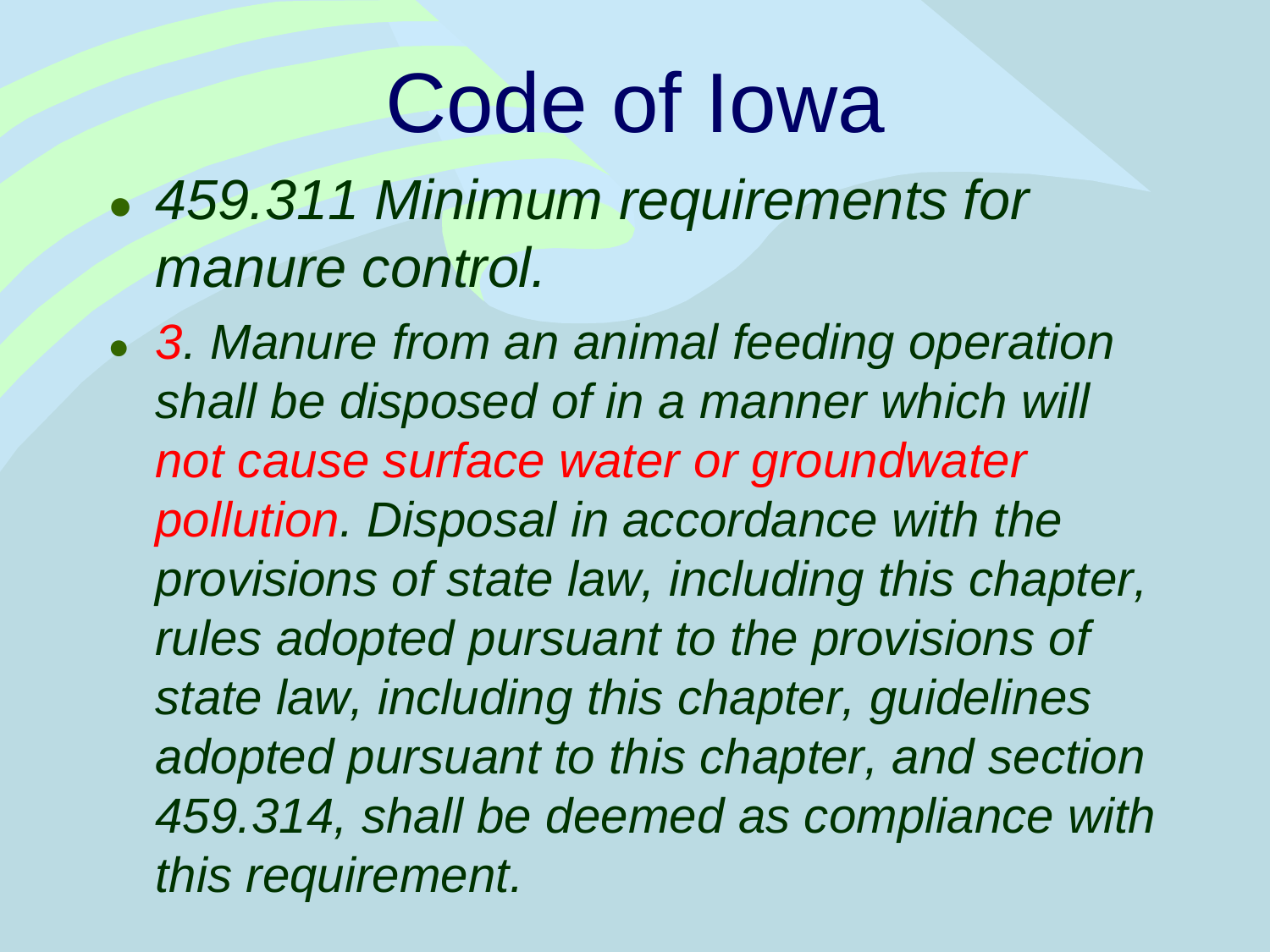- *459.311B Stockpiling dry manure — minimum separation distance requirements and prohibitions.*
- *1. A person shall not stockpile dry manure within the following distances from any of the following:*
- *b. (1) A designated area, four hundred feet. However, an increased separation distance of eight hundred feet shall apply to all of the following: (a) A high-quality water resource. (b) An agricultural drainage well.*

*(c) A known sinkhole.*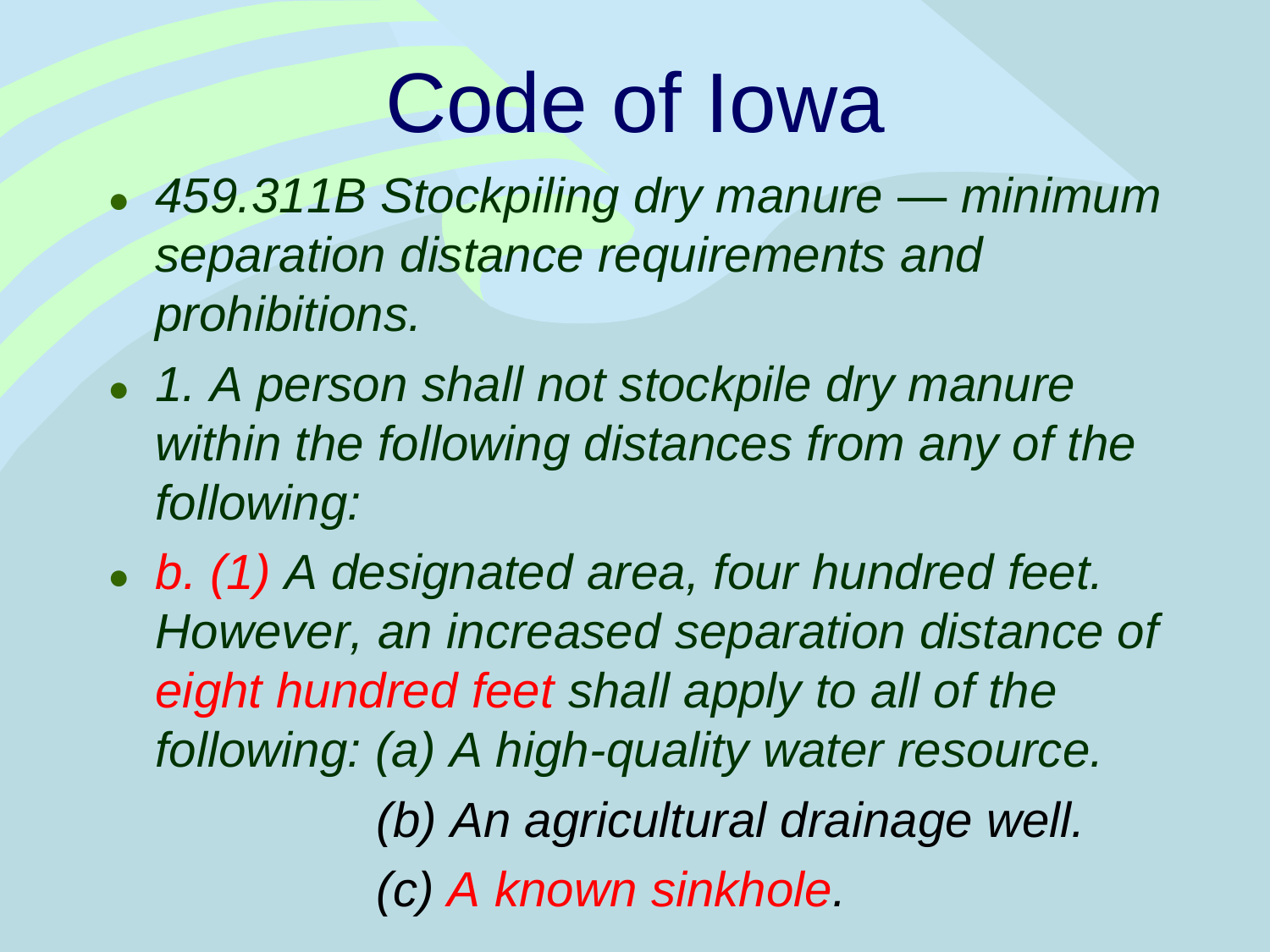- *459.311B Stockpiling dry manure — minimum separation distance requirements and prohibitions.*
- *1. A person shall not stockpile dry manure within the following distances from any of the following:*
- *b. (2) Subparagraph (1) does not apply to a person who stockpiles dry manure in a manner that does not allow precipitationinduced runoff to drain from the stockpile to the designated area.*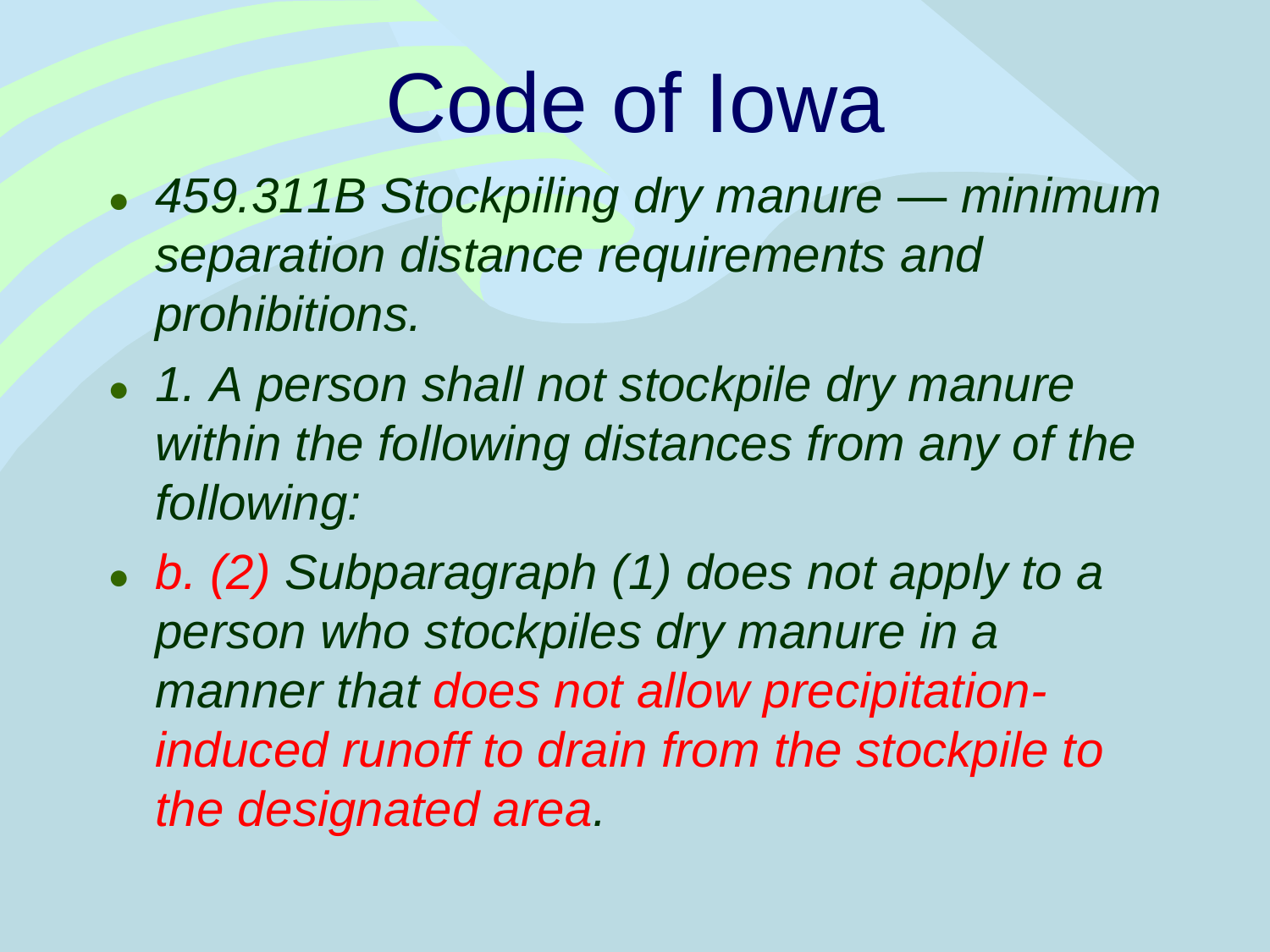- *459.311D Stockpiling dry manure on karst terrain.*
- *A person stockpiling dry manure on karst terrain shall comply with all of the following:*
- *1. The person shall stockpile the dry manure at a location where there is a vertical separation distance of at least five feet between the bottom of the stockpile and the underlying limestone, dolomite, or other soluble rock.*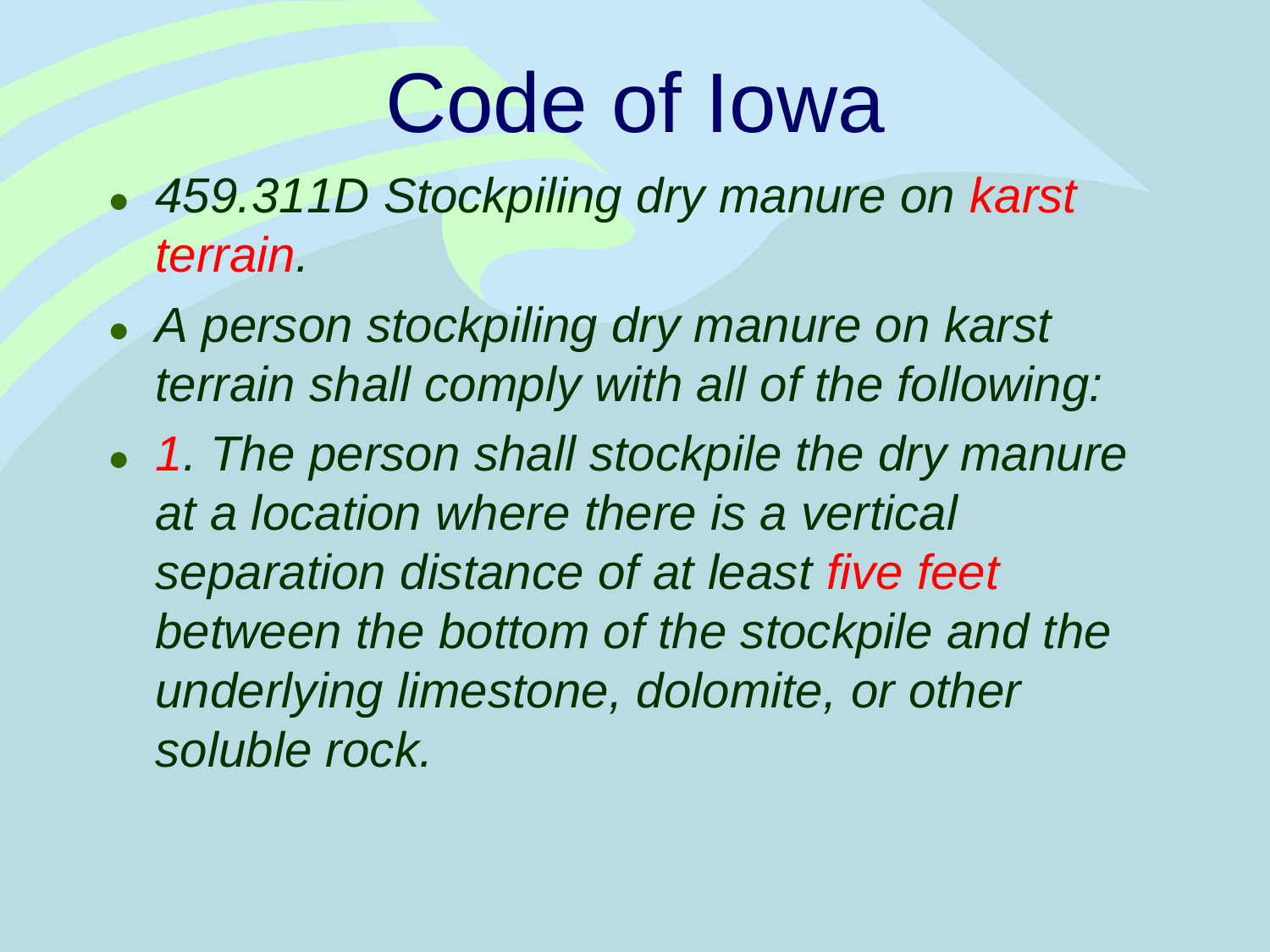- *459.311D Stockpiling dry manure on karst terrain.*
- *A person stockpiling dry manure on karst terrain shall comply with all of the following:*
- *2. A person who stockpiles dry manure for more than fifteen consecutive days shall use any of the following:*
	- *a. A qualified stockpile structure.*
	- *b. A qualified stockpile cover. However, the person shall not stockpile dry manure using a qualified stockpile cover at a long-term stockpile location unless the stockpile is located on reinforced concrete at least five inches thick.*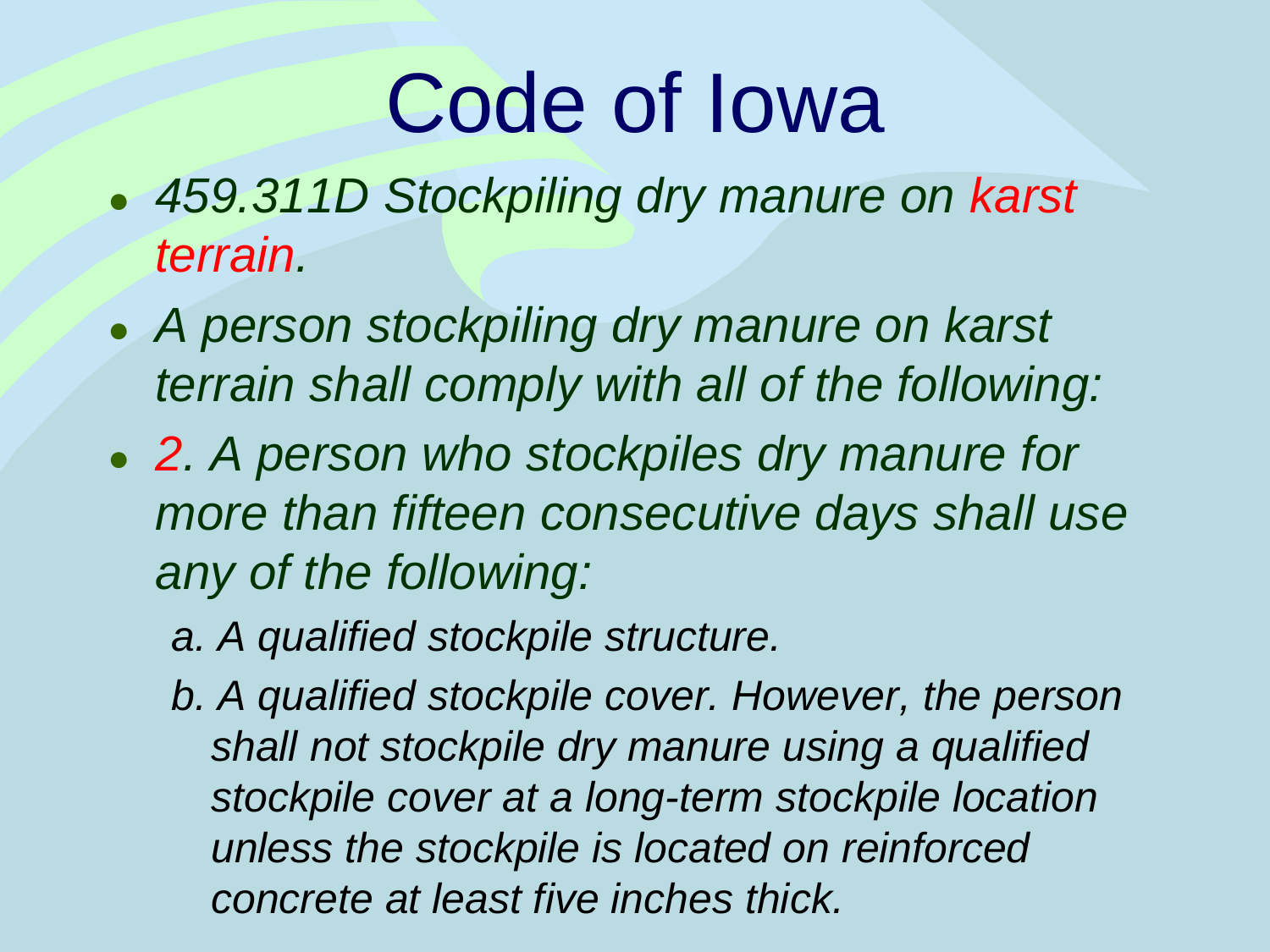- *459.314 Application of manure near designated areas.*
- *2. Except as otherwise provided in this subsection, a person shall not apply manure on land located within two hundred feet from a designated area, unless one of the following applies:*
	- *a. The manure is land-applied by injection or incorporation on the same date as the manure was land-applied.*
	- *b. An area of permanent vegetation cover, including filter strips and riparian forest buffers, exists for fifty feet surrounding the designated area other than an unplugged agricultural drainage well or surface intake to an unplugged agricultural drainage well, and the area of permanent vegetation cover is not subject to manure application.*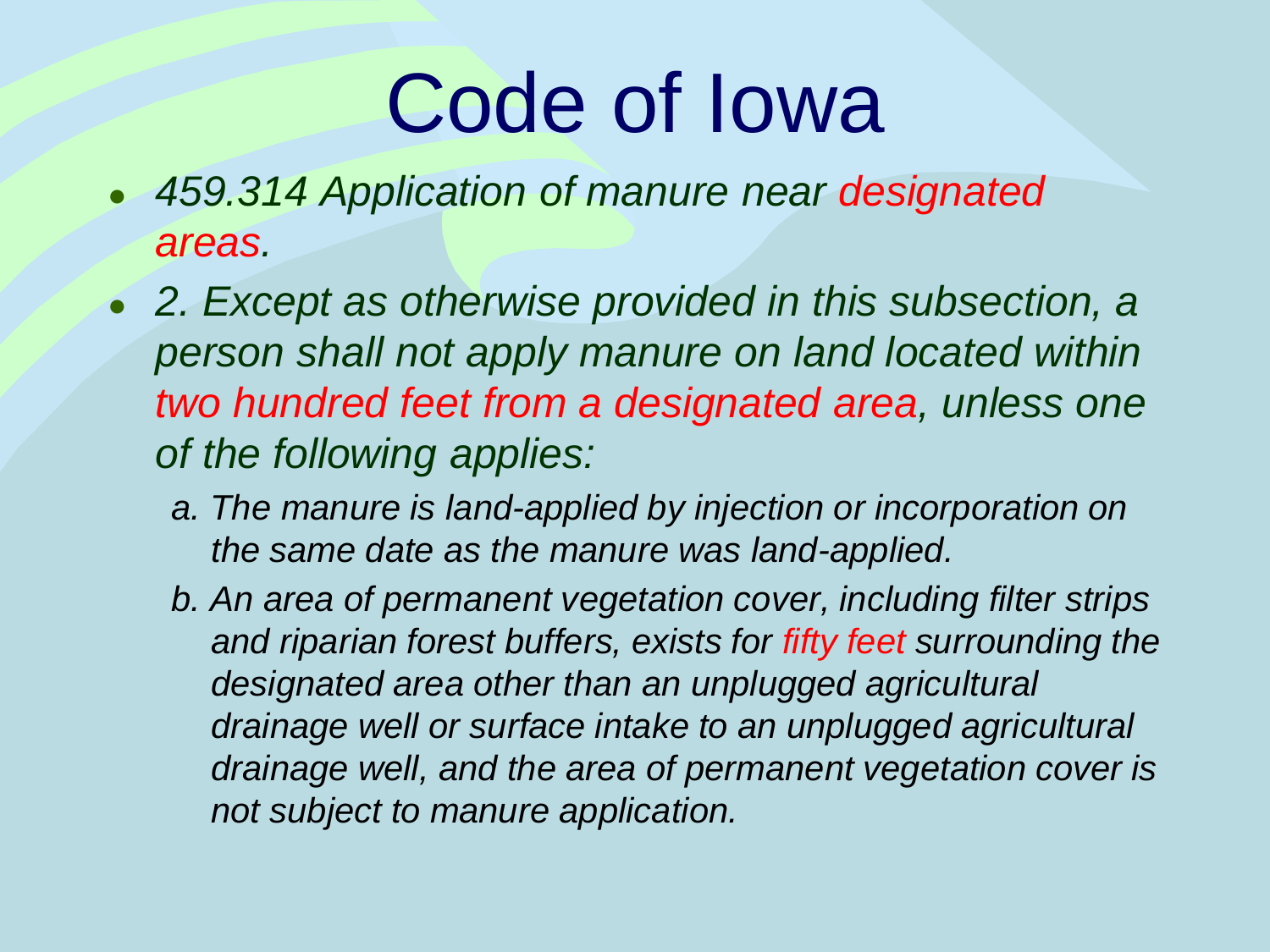- *65.15(14) Concrete standards*
- *c. Karst terrain—upgraded standards. If the site of the proposed formed manure storage structure is located in karst terrain or an area that drains into a known sinkhole, the minimum concrete standards set forth in paragraph 65.15(14)"a" or "b" shall apply. In addition, the following requirements apply to all formed manure storage structures that store nondry or dry manure:*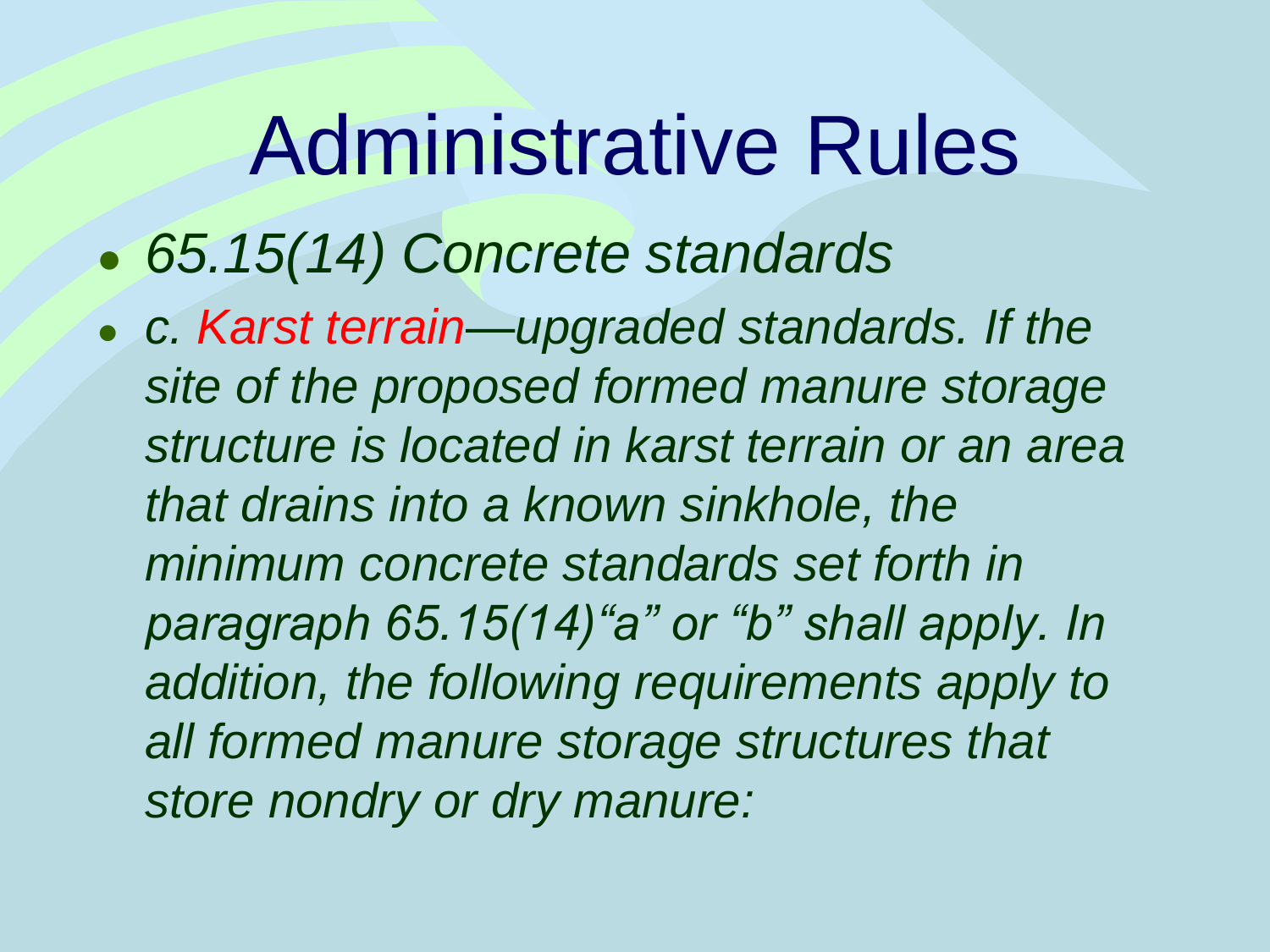- *65.15(14) "c"*
- *(1) . . . a PE, NRCS qualified staff or a qualified organization shall submit a soil exploration study based on the results from soil borings or test pits to determine the vertical separation between the bottom of the formed structure and limestone, dolomite, or other soluble rock.*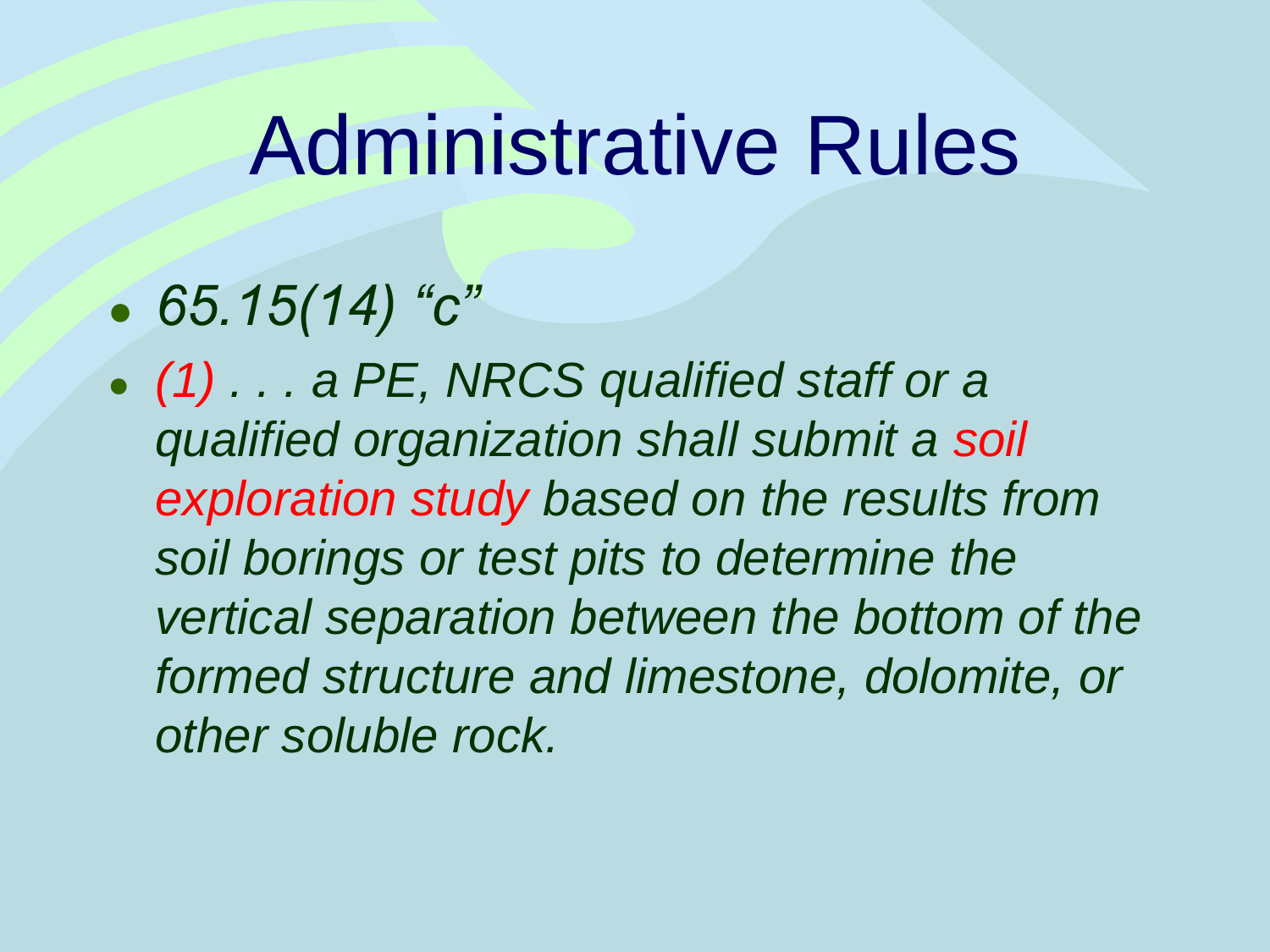#### ● *65.15(14) "c"*

*(2) A minimum 5-foot layer of low permeability soil (1 × 10–6 cm/sec) or rock between the bottom of a formed manure storage structure and limestone, dolomite, or other soluble rock is required if the formed manure storage structure is not designed by a PE or NRCS qualified staff.*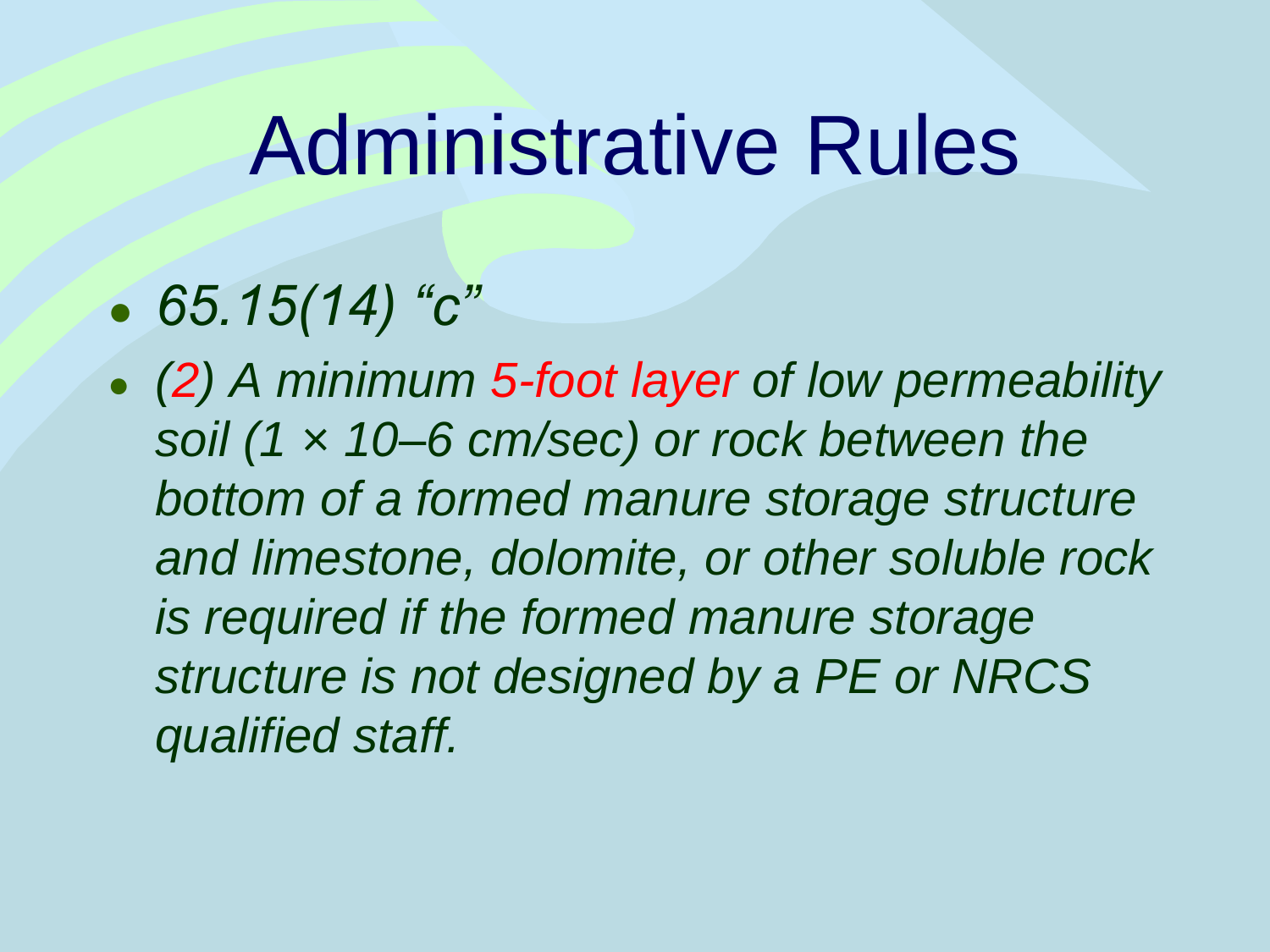#### ● *65.15(14) "c"*

**(3)** If the vertical separation distance between the *bottom of the proposed formed manure storage structure and limestone, dolomite, or other soluble rock is less than 5 feet, the structure shall be designed and sealed by a PE or NRCS qualified staff person who certifies the structural integrity of the structure. A 2-foot-thick layer of compacted clay liner material shall be constructed underneath the floor of the formed manure storage structure.*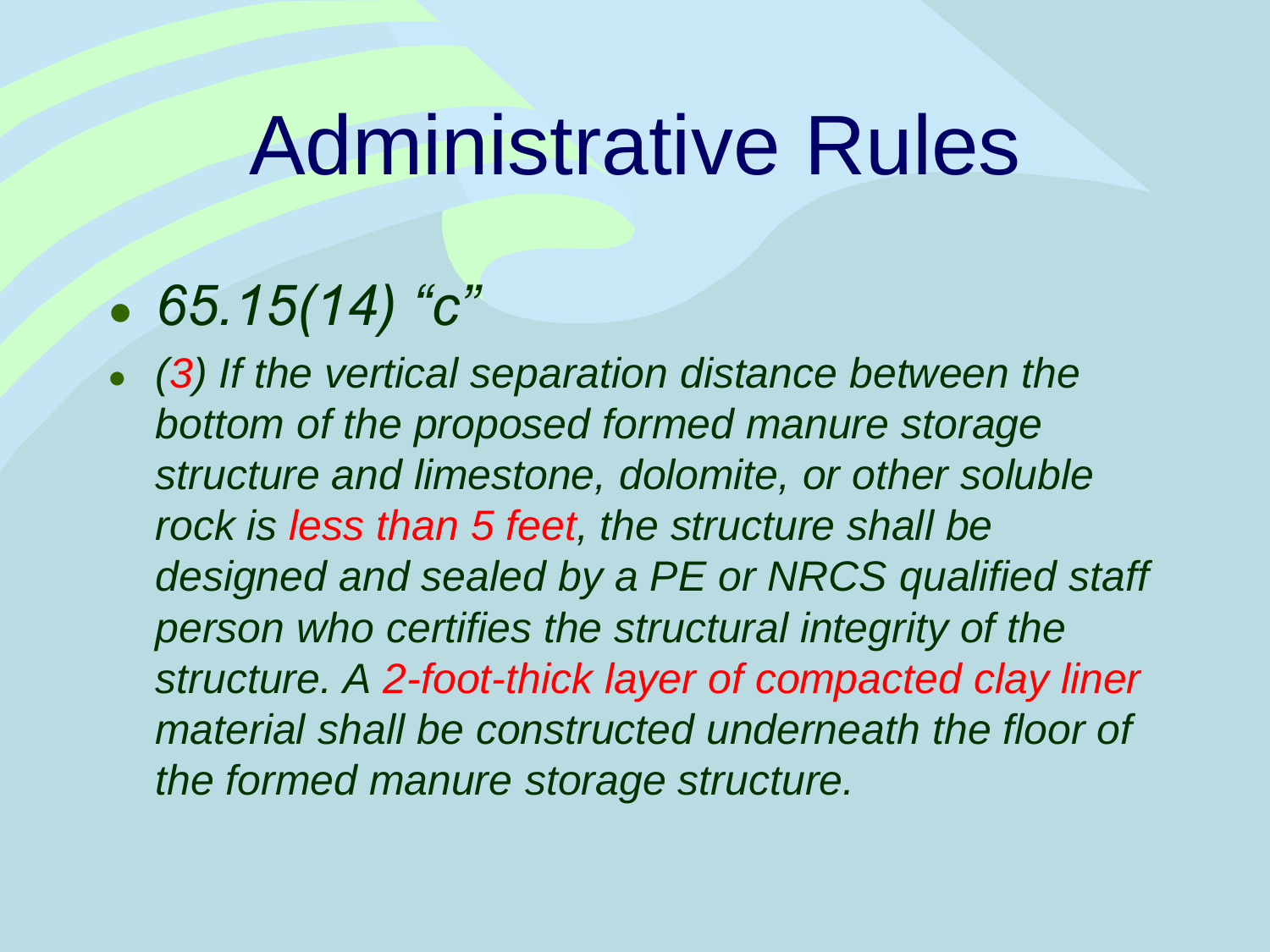- *65.15(14) "c"*
- *(4) Groundwater monitoring shall be performed as specified by the department.*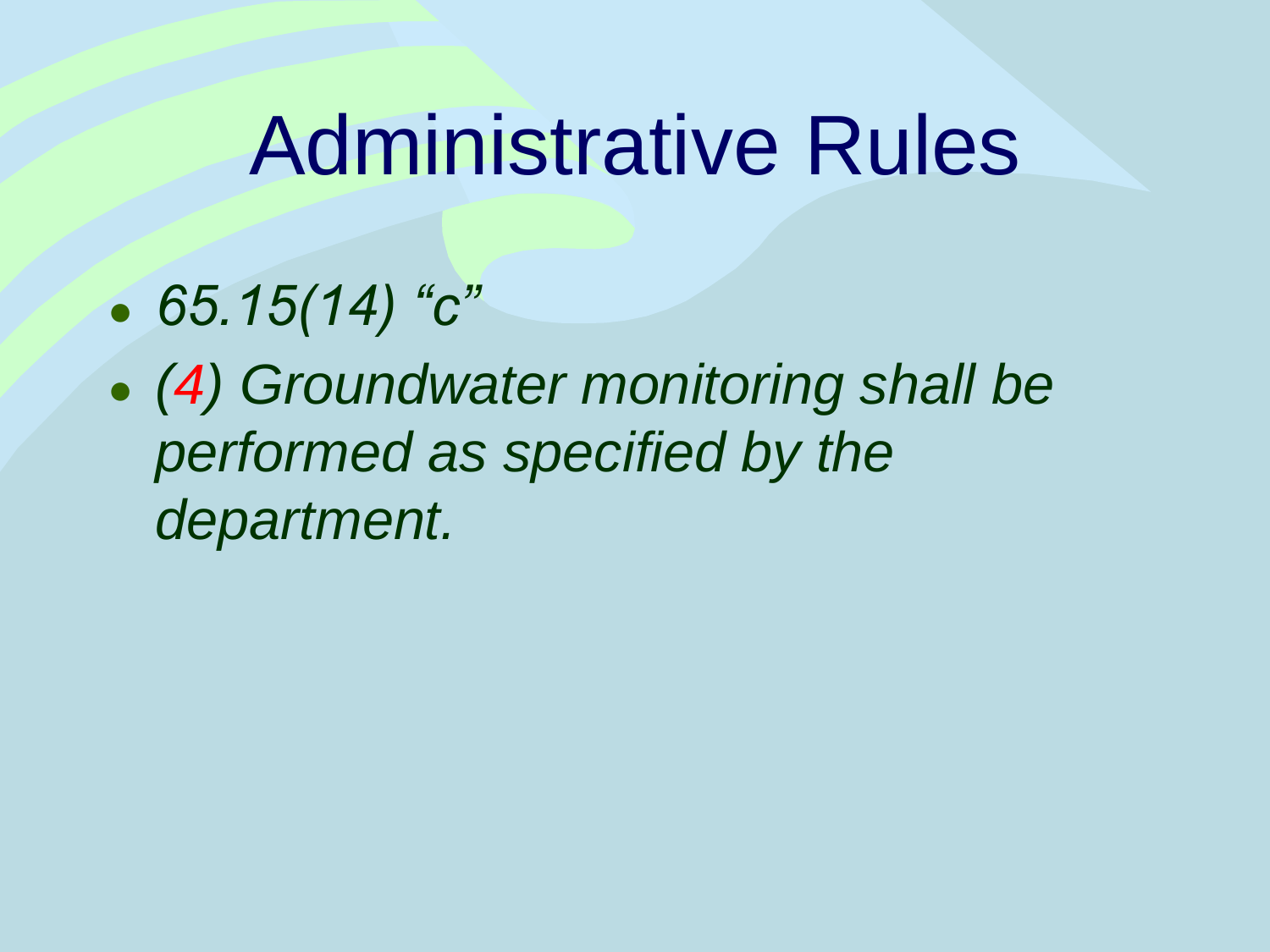## Monitoring Work

- *Quarterly sampling required from groundwater lowering tiles*
	- *- Sample analyzed for ammonia nitrate*
- *Document tile was dry if no sample to collect*
- *No samples tested high*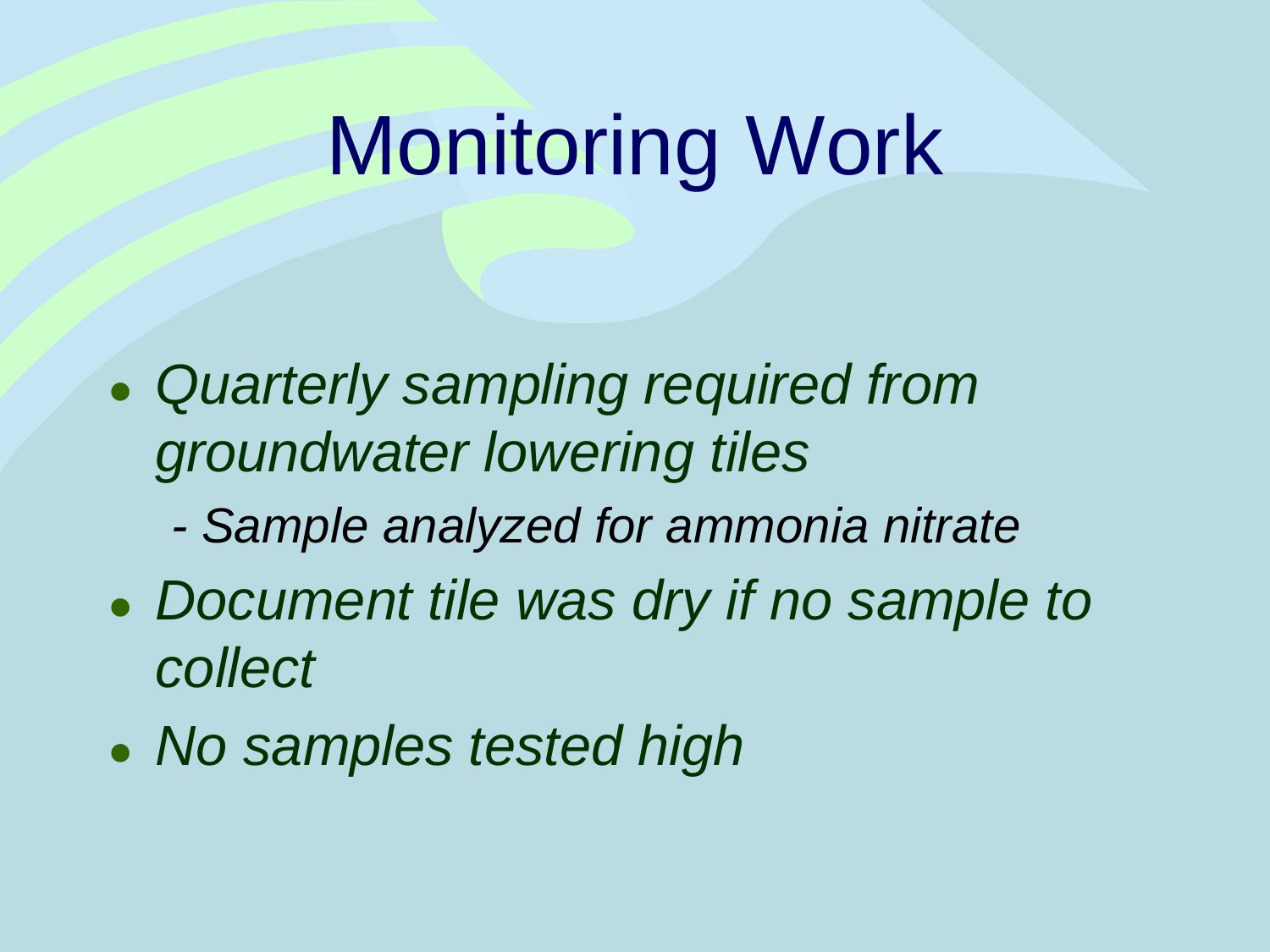# Manure/Nutrient Managemt Plan Requirements

#### ● *Confinements –*

*Operations greater than 500 animal units required to have Manure Management Plan*

*- annual submittal required*

*- complete plan with phosphorus index required at least every 4 years*

● *Open feedlots –*

*Operations greater than 1000 animal units or with an NPDES permit required to have Nutrient Mgt Plan*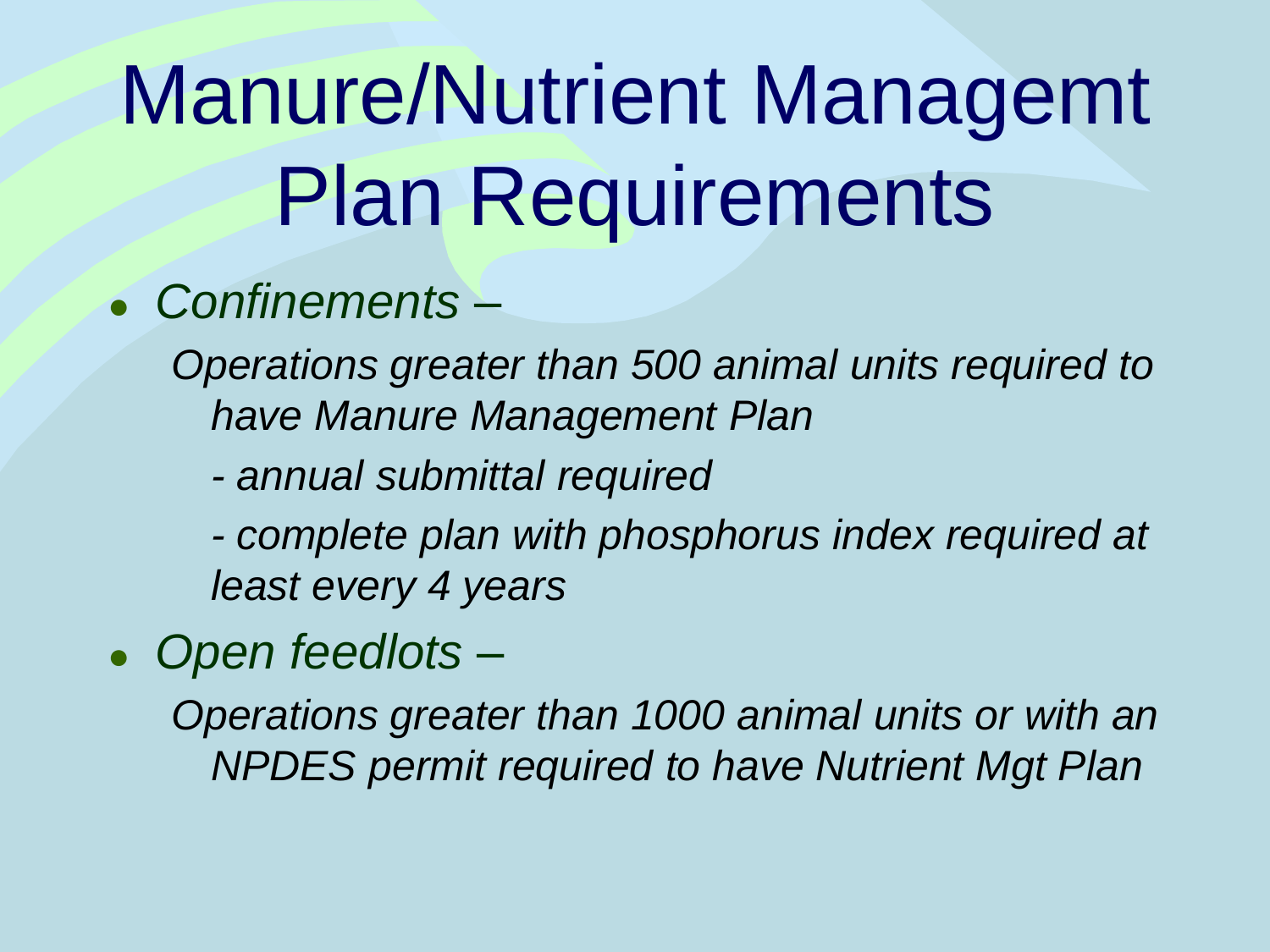Manure/Nutrient Management Plans

- *Helps plan manure application at appropriate rates to use nutrients for crop production*
- *Adjusts application rates for planned commercial fertilizer application*
- *Requires use of the Phosphorus Index to include risk of erosion*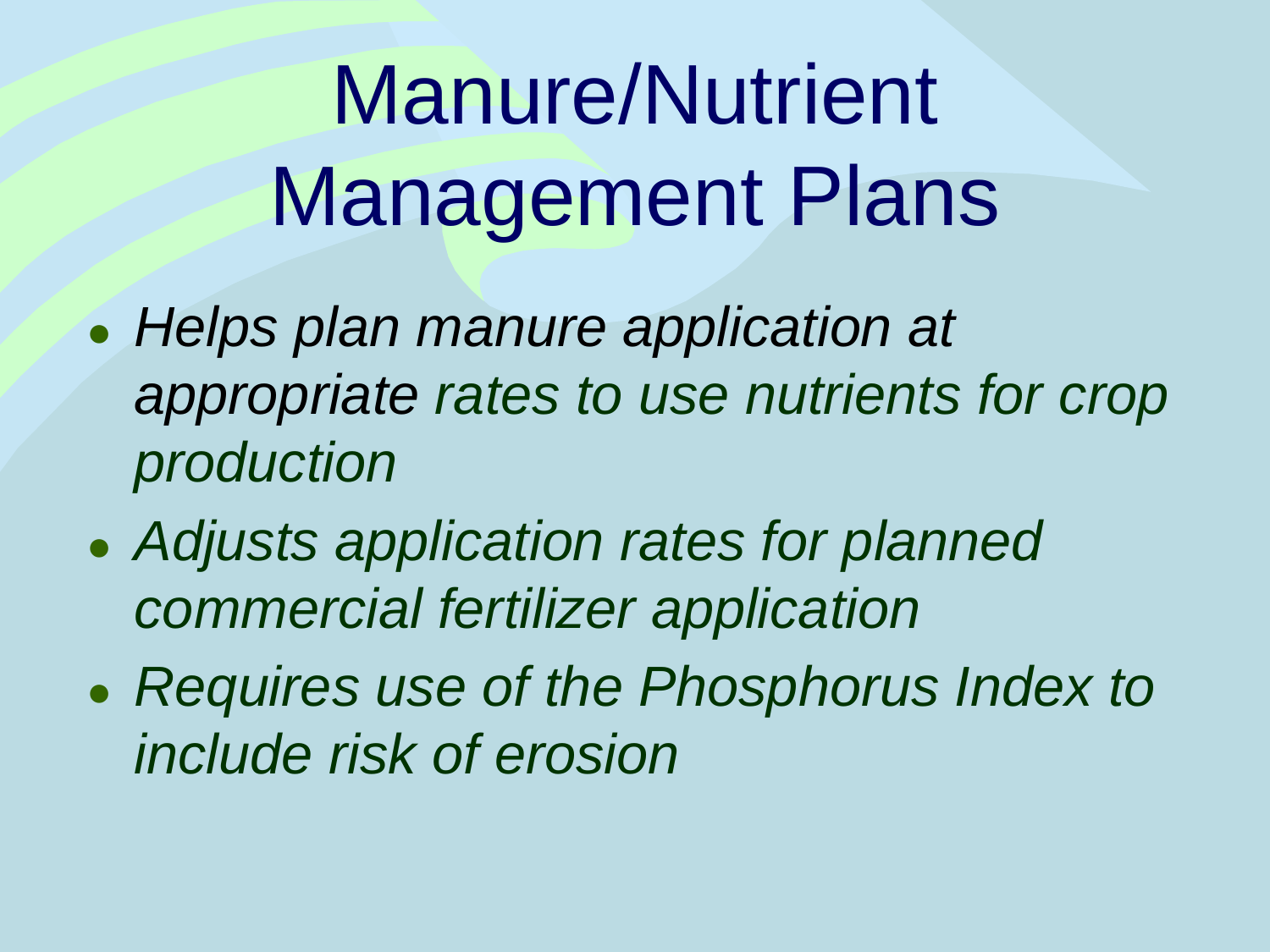## Review

- *Review of Code of Iowa for Water Quality*
- *Review of Iowa Administrative Code (Department Rules) for Water Quality*
- *Review of Monitoring Work*
- *Manure & Nutrient Management Plans*
- *Concerns and/or Questions*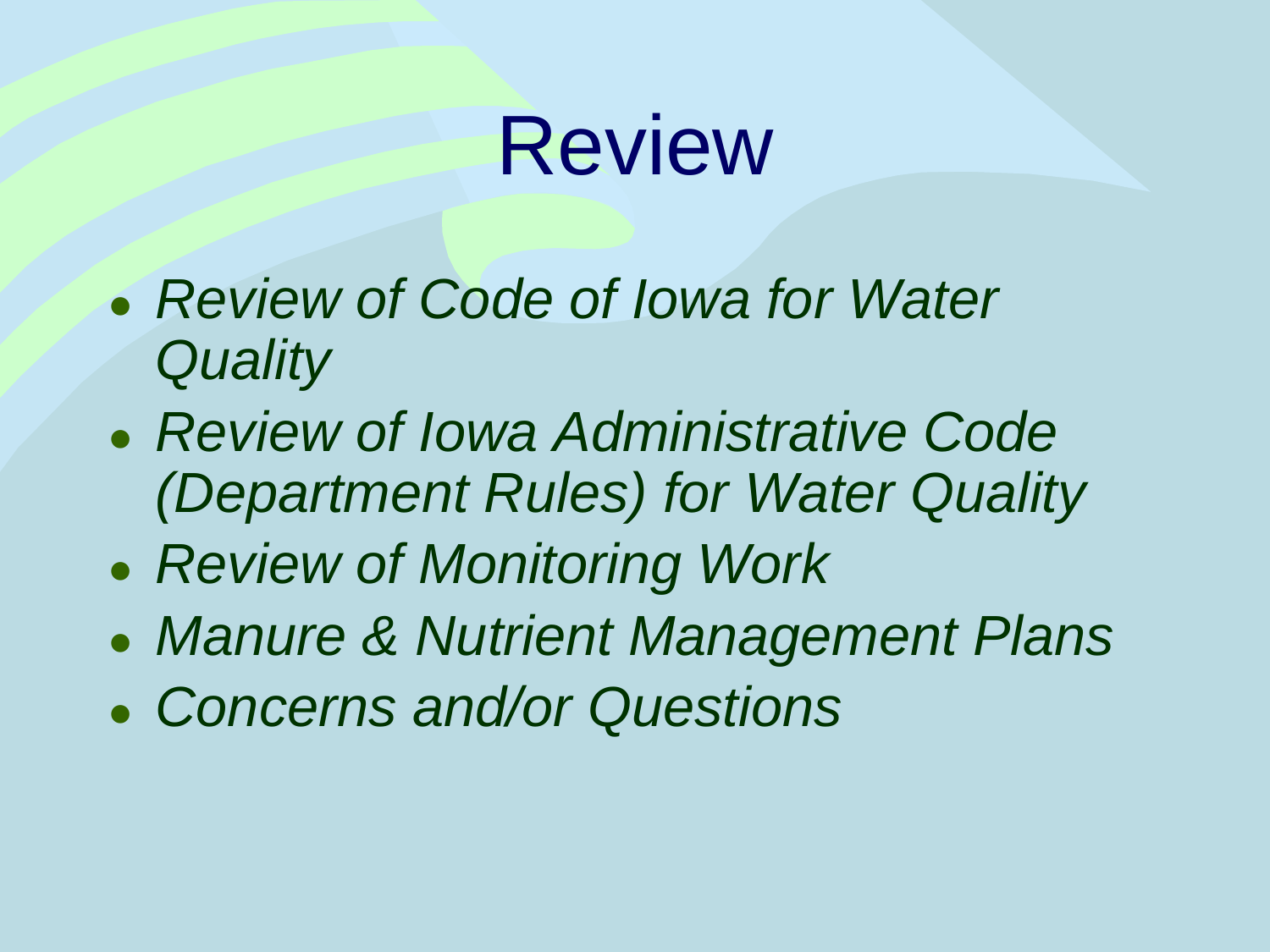#### *Concerns and/or Questions?*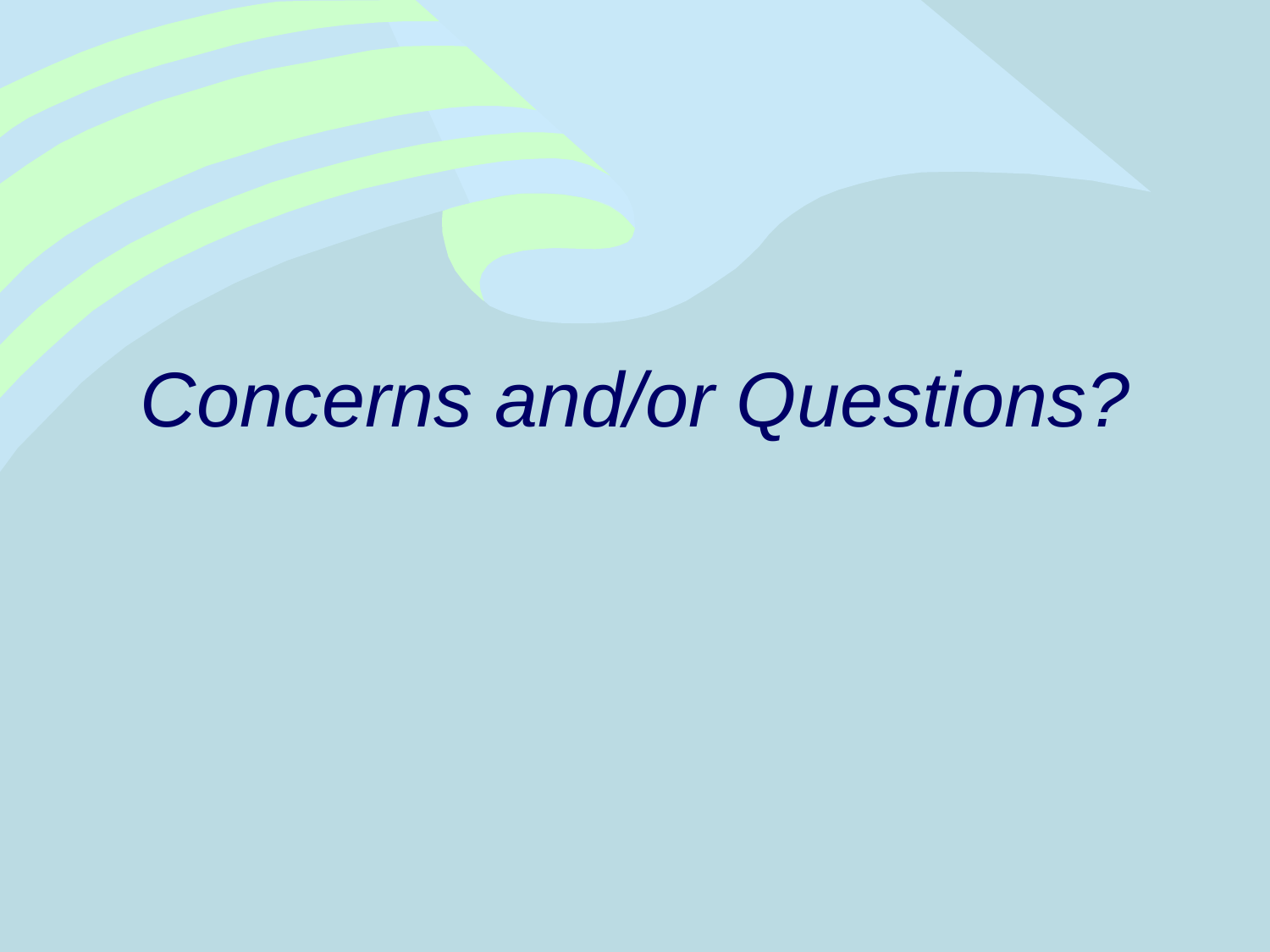1 *65.5(3) The department may evaluate any proposed confinement feeding operation or proposed expansion of a confinement feeding operation that requires a construction permit or manure management plan with respect to its potential adverse impacts on natural resources or the environment.*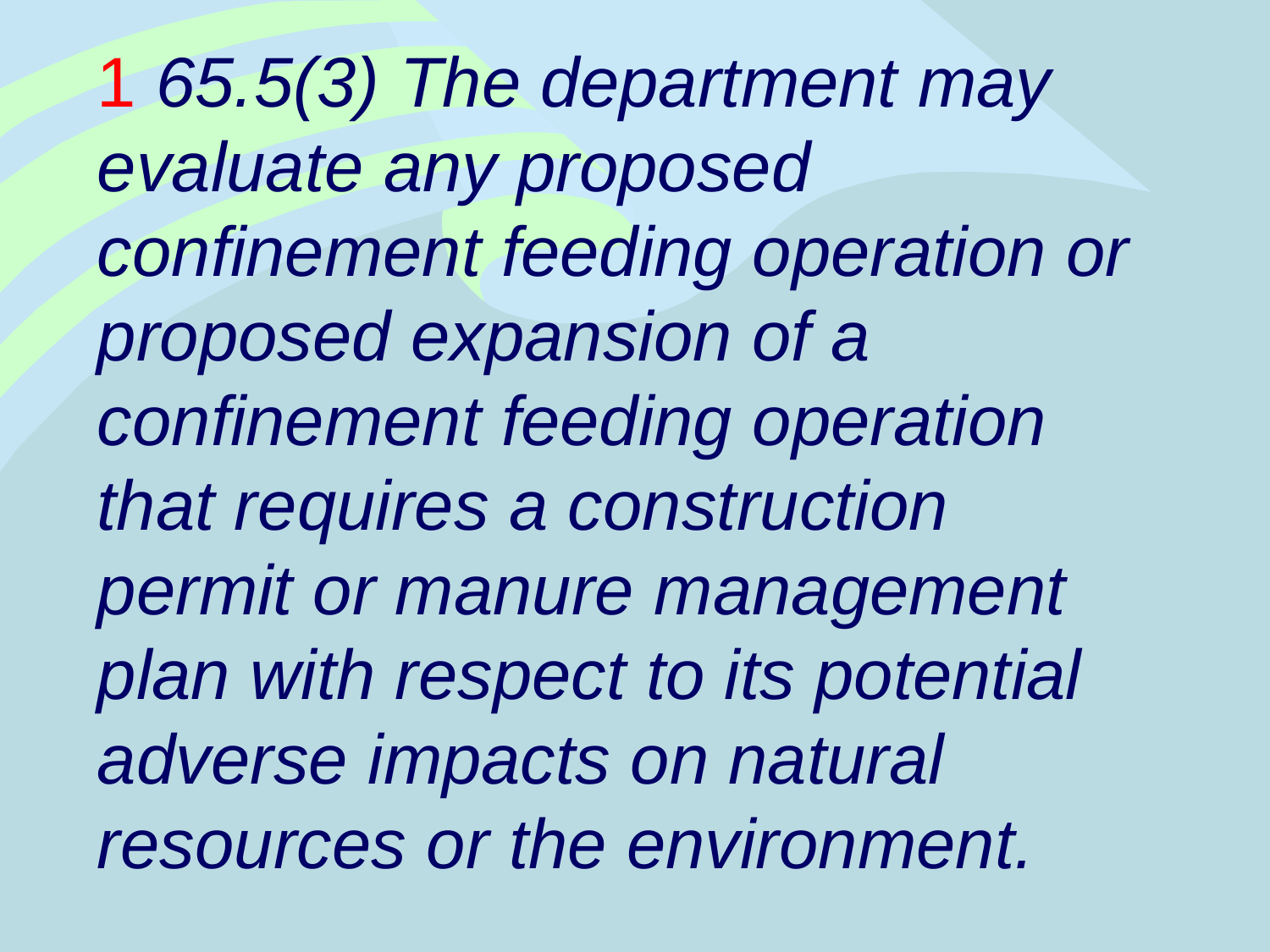1 *Objection to 65.5(3) filed by the Administrative Rules Review Committee October 10, 2006. See text of Objection at end of Chapter 65.*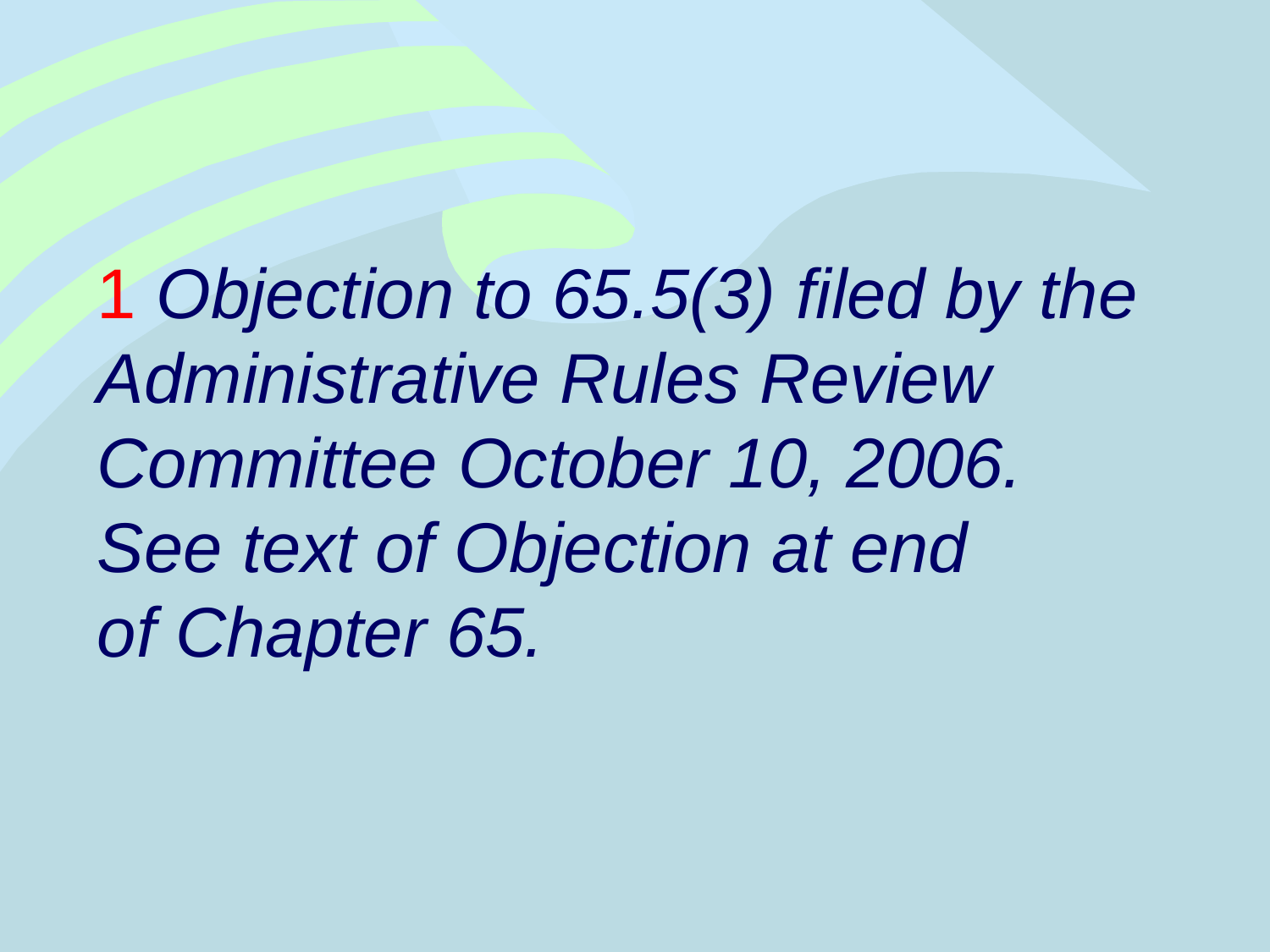*OBJECTION* At its August 8, 2006, meeting, the Administrative Rules Review Committee voted to object to the provisions of ARC 5243B\*, rules 567 IAC 65.5(3) and 65.103(5), on the grounds they are beyond the authority delegated to the Department of Natural Resources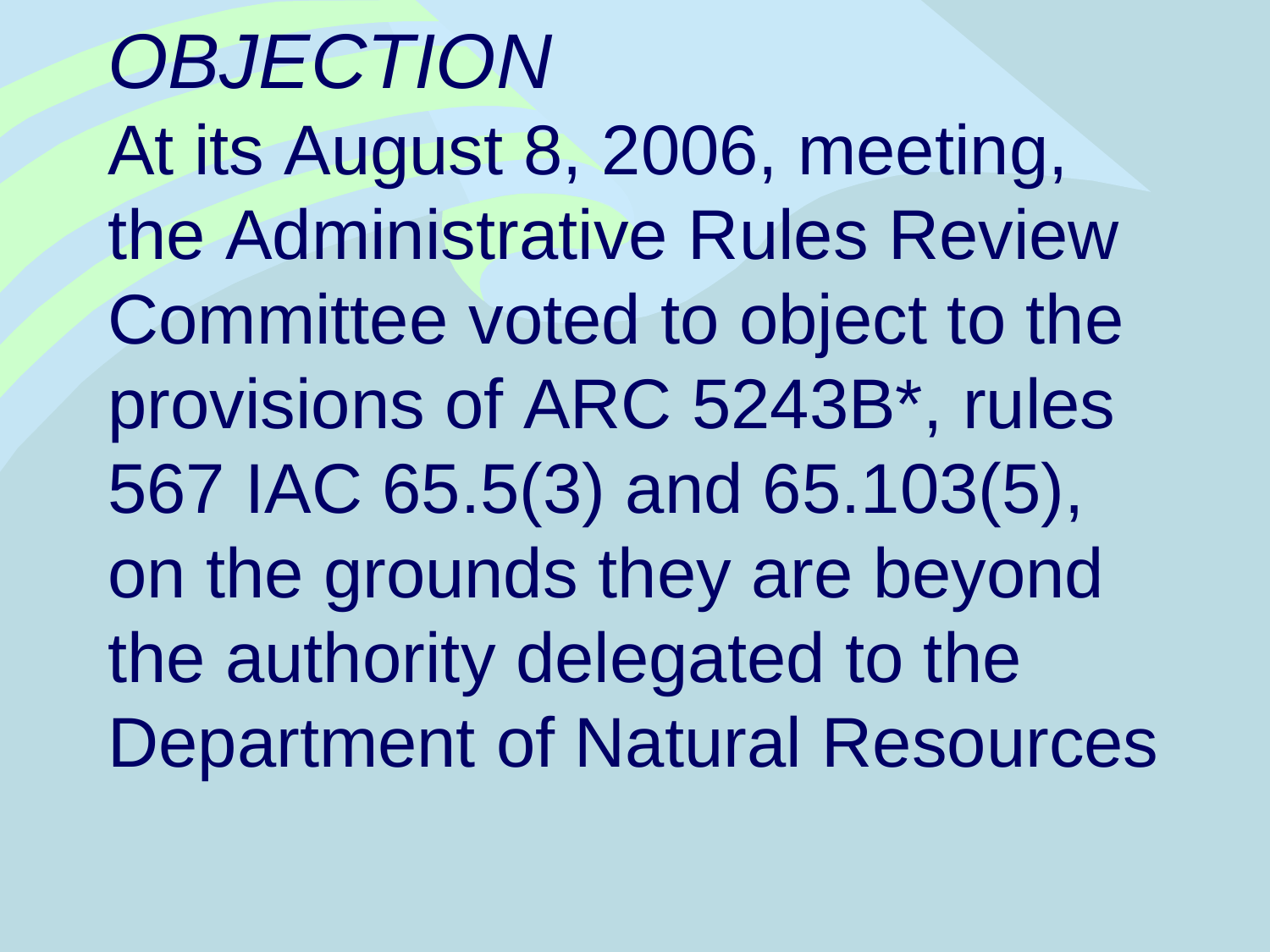## *OBJECTION*

It is the opinion of the Committee that Code chapters 459 and 459A establish the procedures and standards relating to the issuance of construction permits and the approval of manure management plans, and that the Department does not have authority to create additional procedures and standards by rule.